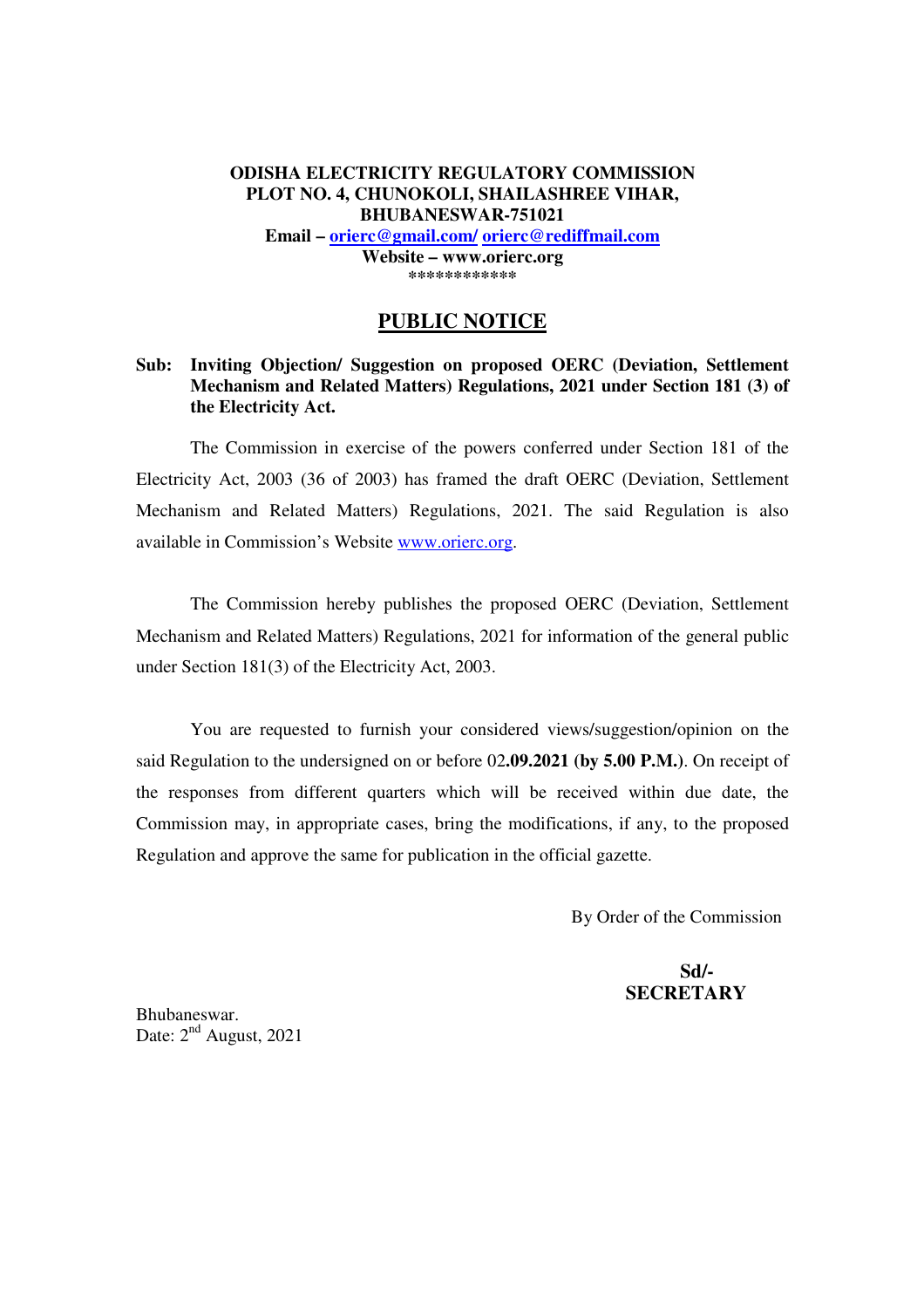#### **DRAFT ODISHA ELECTRICITY REGULATORY COMMISSION**

#### **(Deviation, Settlement Mechanism and Related Matters) Regulations, 2021**

#### **\_\_\_\_\_, 2021**

**No.\_\_/\_\_\_/2021/OERC.-** In exercise of the powers conferred under Section 181 of the Electricity Act, 2003 (36 of 2003), and all other powers enabling it in this behalf, and after previous publication, the Odisha Electricity Regulatory Commission hereby makes the following regulations, namely:

#### **1. Short title and commencement**

- (1) These Regulations may be called the Odisha Electricity Regulatory Commission (Deviation Settlement Mechanism and related matters) Regulations, 2021
- (2) These Regulations shall come into force from the date of notification in the official Gazette
- (3) OERC (Intra-state ABT) Regulation, 2007 is hereby repealed.

#### **2. Definitions and Interpretation**

- (1) In these Regulations, unless the context otherwise requires
	- (a) **'Act'** means the Electricity Act, 2003 (36 of2003);
	- (b) **'Actual drawal'** in a time-block means electricity drawn by a buyer, as the case may be, measured by the interface meters;
	- (c) **'Actual injection'** in a time-block means electricity generated or supplied by the seller, as the case may be, measured by the Interface meters;
	- (d) **'Area Clearing Price (ACP)'** means the price of a time block electricity contract established on the Power Exchange after considering all valid purchase and sale bids in particular area(s) after market splitting, i.e. dividing the market across constrained transmission corridor(s);
	- (e) **Euver** means a person, including distribution licensee or open access consumer, purchasing electricity through a transaction scheduled in accordance with the regulations applicable for short-term open access, medium-term open access and long-term access;
	- (f) **'Connectivity Regulations'** means the Odisha Grid Code 2015, Odisha Electricity Regulatory Commission (Conditions of Supply) Code, 2019 and Odisha Electricity Regulatory Commission (Terms and Conditions for Open Access) Regulation, 2020 as amended from time to time;
	- (g) **'Commission'** means the Odisha Electricity Regulatory Commission referred to in sub-section (1) of section 82 of the Act;
	- (h) **"Daily Base DSM Charge"** means the sum of charges for deviations for all time blocks in a day payable or receivable as the case may be, excluding the additional charges under Regulation 10".
	- (i) **'Day Ahead Market (DAM)'** means a market where physical delivery of electricity occurs on the next day  $(T+1)$  of the date of transaction  $(T)$  and is governed by the Central Electricity Regulatory Commission (Power Market)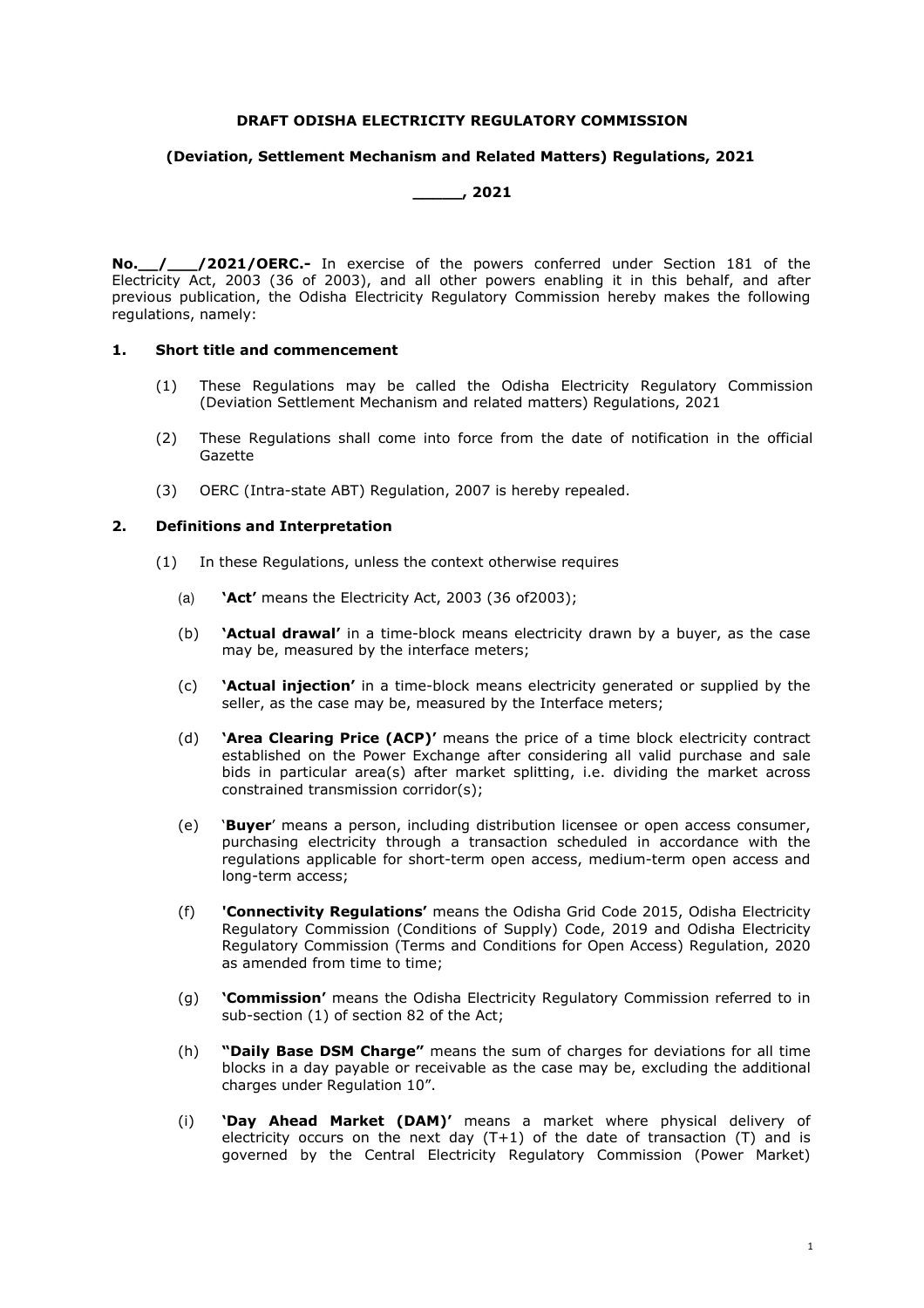Regulations, 2010 (as amended from time to time), the Rules and Bye-Laws of the Power Exchanges as approved by the Central Commission;

- (j) **'Deviation'** in a time-block for a Seller means its total actual injection minus its total scheduled generation and for a Buyer means its total actual drawal minus its total scheduled drawal, and shall form part of the State Energy Accounts to be prepared by SLDC;
- (k) **'Deviation Settlement Mechanism'** shall mean and include the framework for energy accounting, deviation accounting, rules for pricing of deviation(s) payable and receivable by the State entities and other design parameters as specified under Regulation 6 of these Regulations;
- (l) **'Gaming'** in relation to these Regulations, shall mean an intentional misdeclaration of declared capacity by any seller in order to make an undue commercial gain through Charge for Deviations;
- (m) ë**Grid Code'** means the Odisha Grid Code (OGC) Regulations, 2015 specified by the Commission under clause (h) of sub-section (1) of Section 86 of the Act as amended from time to time;
- (n) **'Indian Electricity Grid Code'** (or **'IEGC'**) shall mean the Grid Code specified by the Central Electricity Regulatory Commission under section 79(1)(h) of the Act;
- (o) **'Interface meters'** means interface meters as defined by the Central Electricity Authority under the Central Electricity Authority (Installation and Operation of Meters) Regulations, 2006, as amended from time to time;
- (p) **'Load Despatch Centre'** means National Load Despatch Centre (NLDC), Regional Load Despatch Centre (RLDC) or State Load Despatch Centre (SLDC), as the case may be, responsible for coordinating scheduling of the Buyers and the Sellers in accordance with the provisions of IEGC and Grid Code;
- (q) **'MoD Guidelines'** means the Guidelines for operation of Merit Order Despatch and amendments thereof, as approved by the Commission from time to time;
- (r) **'Open Access Regulations'** means the Odisha Electricity Regulatory Commission(Terms and Conditions for Open Access) Regulation, 2020 and Odisha Electricity Regulatory Commission(Terms & Conditions of Determination of Tariff) Regulation, 2015 as amended from time to time and shall include any subsequent amendment thereof;
- (s) **'Partial Open Access Consumer'** shall mean Open Access Consumer connected to the transmission system or distribution system and having part of his contract demand with the distribution licensee within the State;
- (t) **'Scheduled Generation'** at any time or for a time block or any period means schedule of generation in MW or MWh ex-bus given by the concerned Load Despatch Centre;
- (u) **'Scheduled Drawal'** at any time or for a time block or any period time block means schedule of despatch in MW or MWh ex-bus given by the concerned Load Despatch Centre;
- (v) **'Seller'** means a person, including a generating station or unit of generating station, supplying electricity through a transaction scheduled in accordance with the regulations applicable for short-term open access, medium-term open access and long-term access;
- (w) **'State Deviation Pool Account'** means the State Account for receipts and payments on account of deviations by Buyers and Sellers;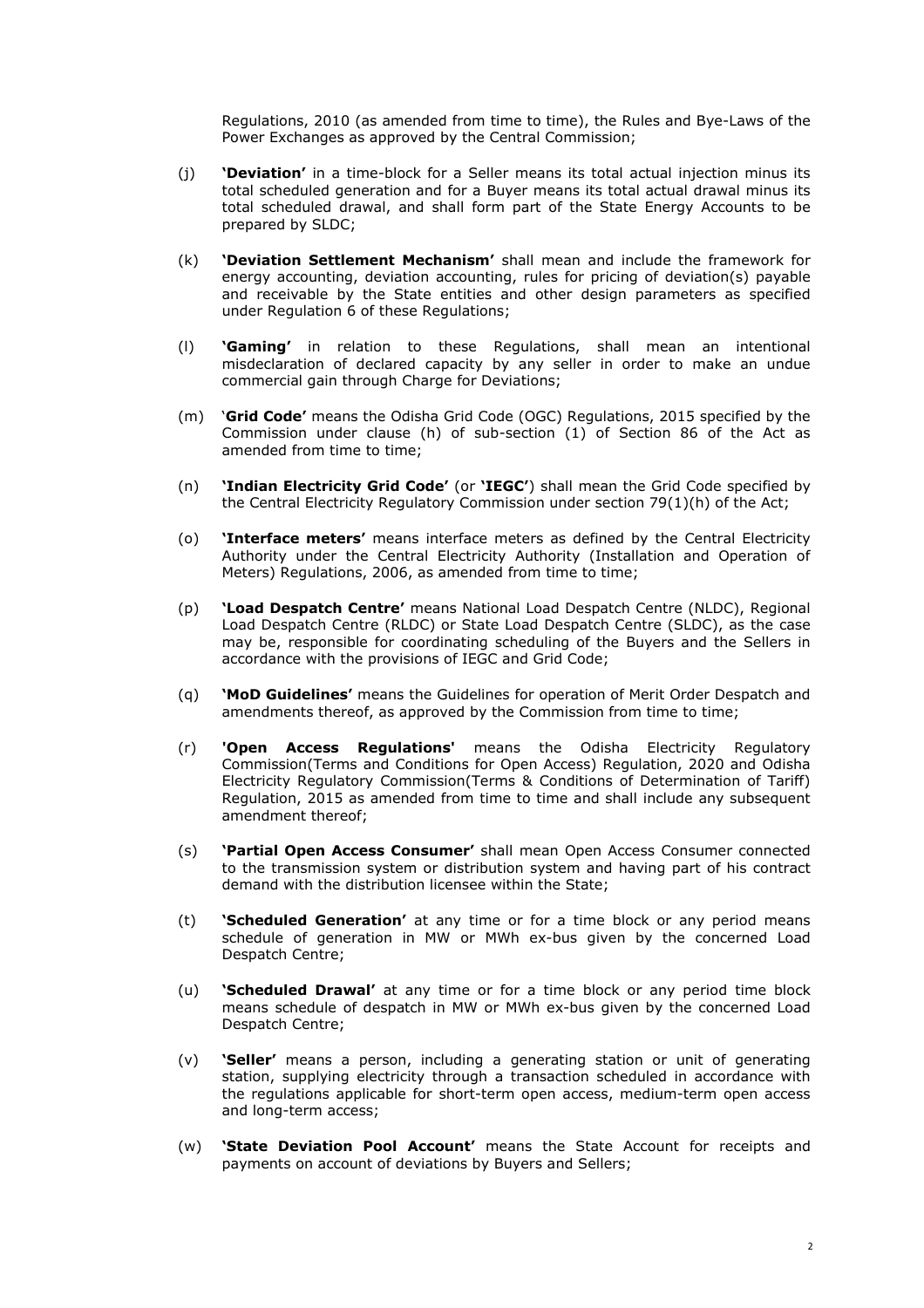- (x) **'State Entity'** means such person who is in the SLDC control area and whose metering and energy accounting is done at the state level;
- (y) **'Time-Block'** means a time block of 15 minutes, or any such shorter duration as may be notified by Central Commission and State Commission, for which specified electrical parameters and quantities are recorded by special energy meter, with first time block starting at 00.00 hrs;
- (2) Save as aforesaid and unless repugnant to the context or the subject-matter otherwise requires, words and expressions used in these Regulations and not defined, but defined in the Act, or the Grid Code or any other Regulations of this Commission shall have the meaning assigned to them respectively in the Act or the IEGC or any other regulation as the case may be.

# **3. Objective**

The objective of these Regulations is to maintain grid discipline and grid security as envisaged under the IEGC and Grid Code through the commercial mechanism for Deviation Settlement through drawal and injection of electricity by the users of the grid.

# **4. Applicability**

These Regulations shall be applicable to Seller(s) and Buyer(s) involved in the transactions facilitated through short-term open access or medium-term open access or long-term access using intra-state transmission or distribution system of electricity (including interstate wheeling of power), subject to following conditions:

- A. Deviation Settlement Mechanism under these Regulations shall be applicable for all Seller(s) having installed generating capacity above 5 MW, including renewable energy generators but excluding wind and solar generating stations(s), open access generators, captive generators (excluding in-situ captive generators) connected through separate feeder at intra-state transmission system.
- B. Deviation Settlement Mechanism under these Regulations shall be applicable for all Buyer(s) including distribution licensee(s), deemed distribution licensee(s) located in the state and full open access consumers connected to intra-state transmission system:

Provided that, Deviation Settlement of partial open access consumers connected to intra-state transmission system and all open access consumers connected to distribution network shall be in accordance with the provisions of Odisha Electricity Regulatory Commission (Terms and Conditions of Intra-State Open Access) Regulations, 2020.

# **5. Pre-conditions for participation in Deviation Settlement Mechanism:**

These Regulations aim to govern the functioning of the various State Entities in a way that discipline is maintained with regards to the injection and drawal of energy by such State Entities and the reliability and integrity of power system is maintained.

In order to meet these objectives, necessary preconditions and covenants for participation by State Entities shall be as under:

- (1) All State Entities shall have equal and non-discriminatory treatment as regards the 'Deviation Settlement mechanism as specified in these Regulations.
- (2) The State Entities shall inform the SLDCs of all contracts they have entered into for exchange of energy.
- (3) SLDC shall take all decisions with regard to the despatching of stations after evaluating all possible network parameters, constraints, congestions in the transmission network and in the eventuality of any such network aberration, the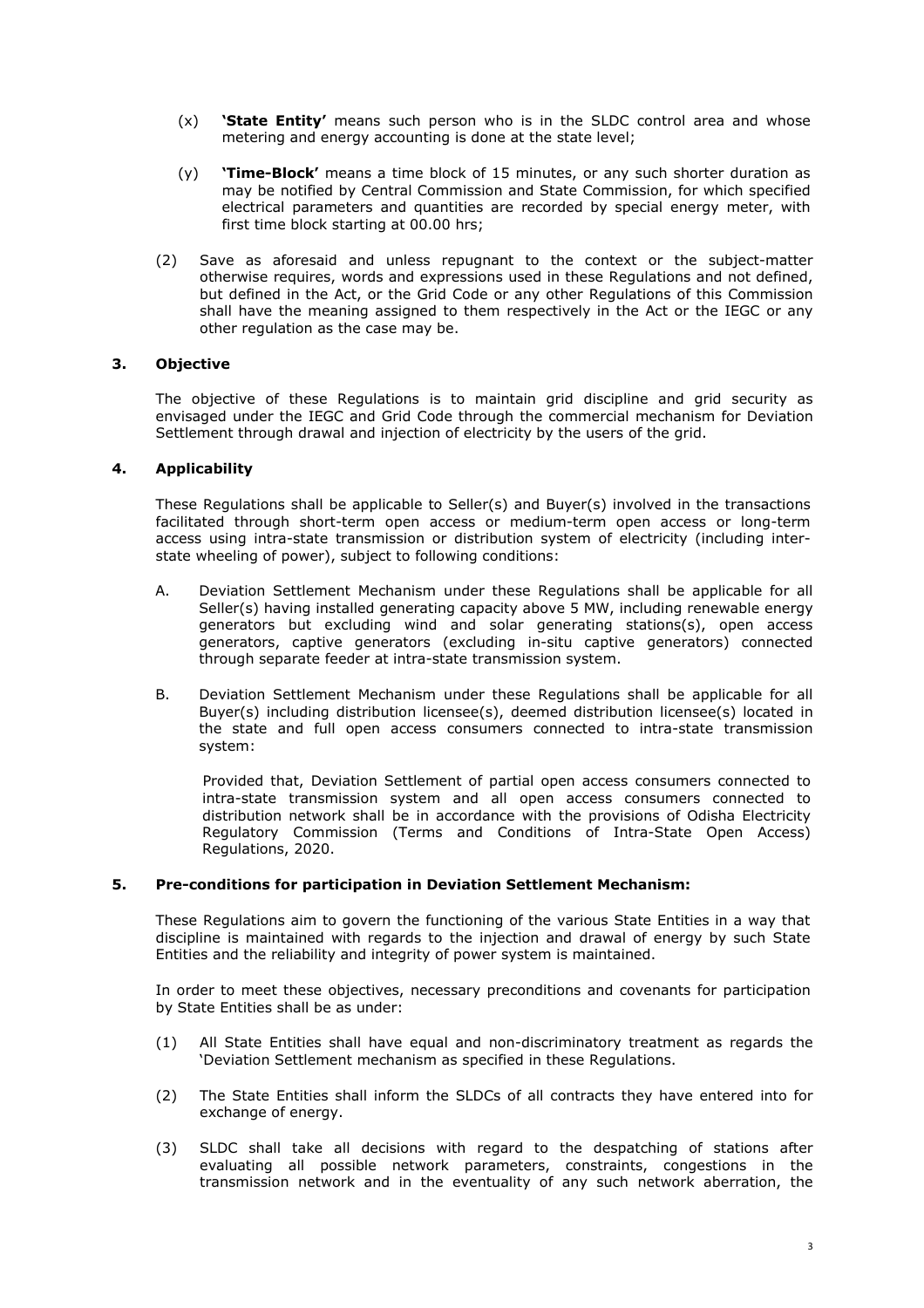instructions by the SLDC with regard to despatch and drawal shall be binding on all State Entities.

- (4) State Entities shall operate their equipment and loads in a manner that is consistent with the provisions of the IEGC and Grid Code.
- (5) State Entities shall enter into Connection Agreement / Open Access Agreement with the concerned transmission licensee, which shall specify the physical and operational requirements for a reliable operation and gain physical access and connection to the intra State transmission system (InSTS) or enter into Connection Agreement / Open Access Agreement with concerned Distribution Licensee for use of distribution system, as the case may be.
- (6) SLDC shall publish all such information as required for all other State Entities to be aware of the energy exchanges taking place within the pool as well as exigency conditions, if any, with regard to the despatch of power.
- (7) All State Entities shall make necessary arrangements for putting up suitable meters, capable of recording energy flows at 15-minute intervals or any other time interval as specified by the Commission, at the points of injection and drawal.

# **6. Principles for Operationalising Deviation Settlement Mechanism:**

The framework for Deviation Settlement Mechanism shall cover the following key design parameters, viz. (1) Scheduling period (2) Guiding Principles for Scheduling and Dispatch (3) Operating range of frequency (4) Deviation (5) Settlement period (6) Measurement unit for State Deviation Pool (7) Deviation Pool Price Vector (8) Deviation Volume Limit (9) Premise for allocation of losses.

- (1) **Scheduling Period:** The scheduling period shall comprise of 96-time blocks, each of 15-minute duration starting from 00:00 hours (IST) ending with 24:00 hours (IST). The first time block of scheduling period shall commence from 00:00 hours (IST) to 00:15 hours (IST), second time block of scheduling period shall commence from 00:15 hours (IST) to 00:30 hours (IST) and so on or such other period as the Commission may stipulate.
- (2) **Guiding Principles for Scheduling and Despatch:** All the Sellers and Buyers under these Regulations shall be guided by the scheduling and despatch procedure to be formulated by the SLDC in accordance with the provisions of Grid Code and amendment thereof. The MoD Guidelines and the scheduling and despatch procedure thereon shall be governed by following principles:
	- (a) Based on the availability schedule forecasted by generating stations (Sellers) and load requirement forecasted by Buyers, the SLDC shall draw up the least cost despatch schedule on Day Ahead basis for the State Entities in accordance with the merit order principles approved by State Commission from time to time.
	- (b) Wheeling transactions of captive users and open access consumers shall be despatched as contracted subject only to transmission constraints and system emergency conditions.
	- (c) SLDC shall maintain and publish separate account of exchange of surplus power capacity amongst the Buyers/Distribution licensees (if any).
	- (d) During real time operation, in case the grid parameters including frequency, voltage parameters and transmission line loading and substation loading conditions deviate beyond permissible operating range, SLDC shall take suitable measures in the interest of reliable and safe grid operations or to ensure compliance of RLDC instructions in conformity with the provisions of the DSM Regulations of Central Commission and the amendments thereof. Accordingly, SLDC shall issue necessary despatch or curtailment instructions in accordance with Centralised MoD principles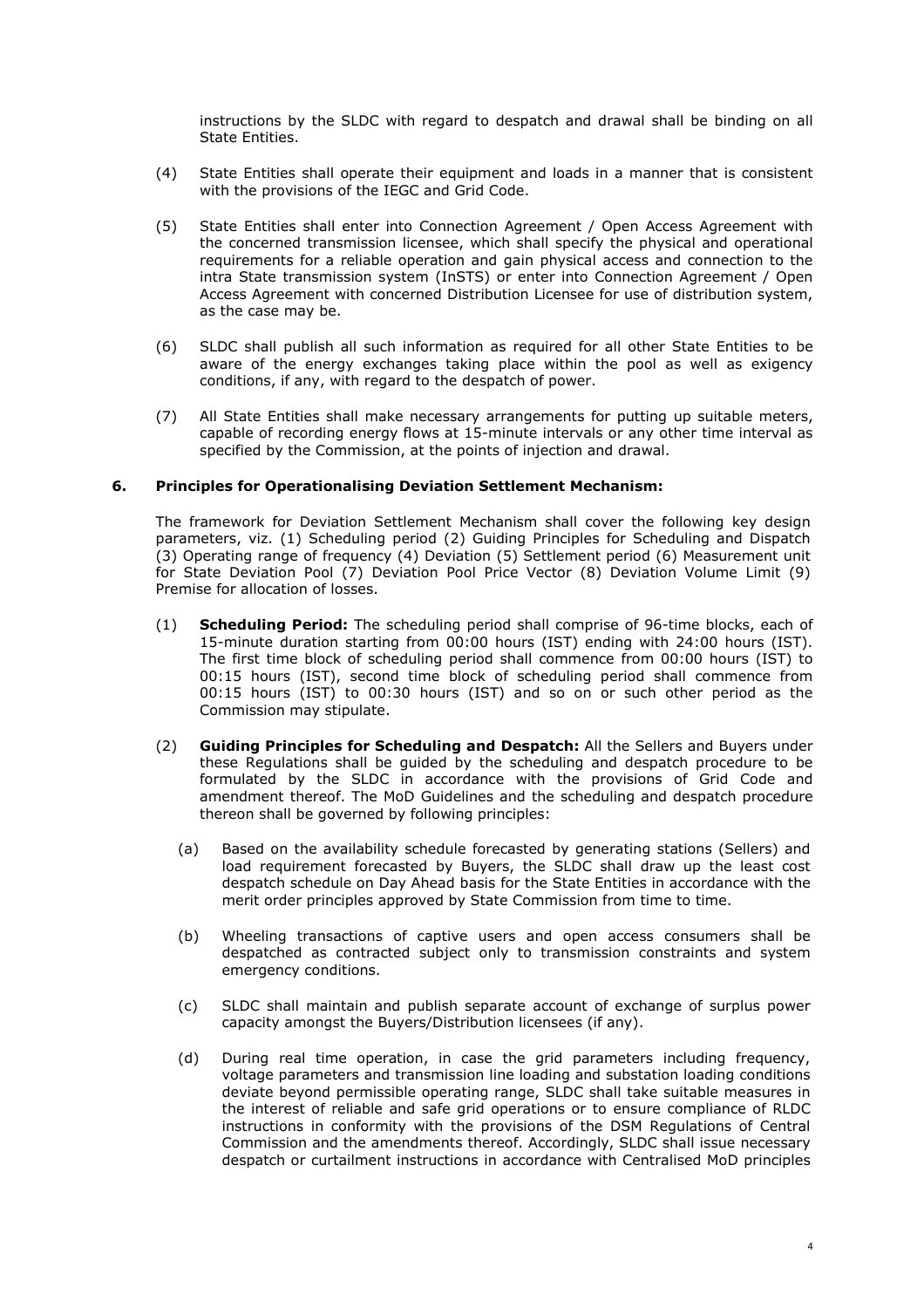for the state as whole, so as to maintain the load- generation balance and comply with conditions stipulated under IEGC and Grid Code.

- (e) SLDC shall maintain and publish separate account of such actions initiated by SLDC in the interest of grid operation or in compliance of RLDC instructions in conformity with DSM Regulations of Central Commission. SLDC shall publish monthly report of exchange of power capacity, if any, amongst the State Entities resulting on account of such SLDC interventions.
- (f) The time block wise settlement of such power exchange on account of such actions initiated by SLDC shall be settled at the applicable Deviation rate including Additional Deviation Charges, if any, for the state at the state periphery for the respective time block.
- (3) **Operating Range for Frequency:** The normal operating range for average grid frequency for time block shall be in line with range stipulated under IEGC and Grid Code from time to time. No deviation shall be allowed beyond the specified operating range of frequency band by the Commission from time to time.
- (4) **Deviation:** For the purposes of Deviation settlement amongst State Entities, the SLDC shall work out the 'State Deviation Pool Account' comprising over-drawal/ under-drawal and over-injection/ under-injection for each State Entity corresponding to each scheduling period. Charges for Deviation shall be in accordance to Regulation 9 and 10 of these Regulations.
- (5) **Settlement Period:** Preparation and settlement of ëDeviation Pool Accountsí shall be undertaken on weekly basis coinciding with mechanism followed for regional Deviation Settlement Accounts.
- (6) **Measurement Unit for Deviation Pool Account:** The measurement unit for Deviation Pool Volume (Over-drawal/ under-drawal and Over-injection/underinjection) preparation shall be kiloWatt hours (kWh). Measurement unit for Deviation Pool Value (Payable and Receivable) preparation shall be Indian Rupees (INR). The decimal component of the energy unit (kWh) and amount (INR) shall be rounded off to nearest integer value. In addition, the interface meters and the state energy account shall capture the reactive energy exchange over interface points, however, the reactive energy pricing framework and compensation for reactive energy exchange shall be dealt with separately.
- (7) **Deviation Pool Price Vector:** The charges for Deviation shall be in accordance with the Deviation Price Vector as specified by the Central Electricity Regulatory Commission (Deviation Settlement Mechanism and related matters) Regulations, 2014 and its amendments thereof.

Provided that in the event of violation of the sign change requirement, an additional charge shall be levied as specified in Clause (K) of Regulation 10.

Provided further that deviation of wind and solar generators, shall be treated as per the provisions of Odisha Electricity Regulatory Commission (Forecasting, Scheduling and Deviation Settlement for Solar and Wind Generation) Regulations, 2021.

- (8) **Deviation Volume Limit:** In order to ensure grid discipline and grid security, conditions for Deviation Volume Limit and consequences for exceeding such Deviation Volume Limit by way of levy of Additional Deviation Charges as specified under Regulation 10 shall be applicable.
- (9) **Premise for allocation of losses:** For the purpose of Deviation Pool accounting, intra-State transmission system losses as approved by the Commission shall be allocated amongst the State Entities in proportion to the actual drawal by each State Entity.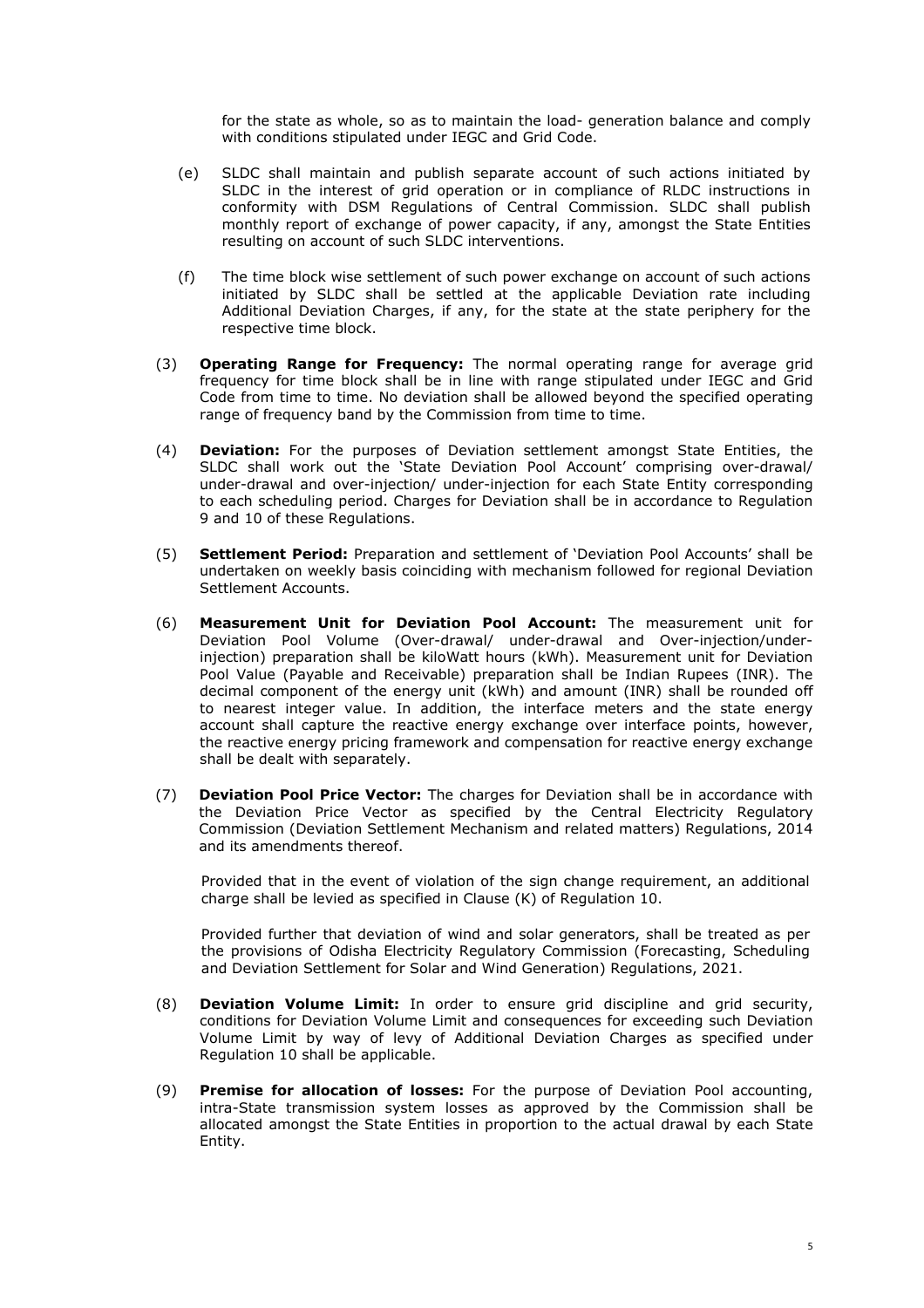Provided that SLDC shall maintain account of actual intra-state transmission system loss for each time block and publish reconciliation statement of monthly average intra-state transmission loss and 52 weekly average intra-state transmission loss vis à-vis approved loss by the Commission on its website.

# **7. Declaration of Capacity and Scheduling**

- (1) The provisions of the Grid Code and Open Access Regulations, as amended from time to time, shall be applicable for declaration of capacity and scheduling.
- (2) The generating station, as far as possible, shall generate electricity as per the dayahead generation schedule finalized by the SLDC in accordance with the Grid Code

Provided that the revision in generation schedule on the day of operation shall be permitted, in accordance with the procedure specified under the Grid Code and Open Access Regulations as amended from time to time, as the case may be.

(3) The Commission, either suo-motu or on a petition made by SLDC, or any affected party, may initiate proceedings against any generating company or seller on charges of gaming and if required, may order an inquiry in such manner as decided by the Commission. When the charge of gaming is established in the above inquiry, the Commission may, without prejudice to any other action under the Act or Regulations there under, disallow any Charges for Deviation received by such generating company or the seller during the period of such gaming.

# **8. Treatment of Gaming**

- (1) The Commission, either suo-motu or on a Petition made by the SLDC, or any affected party, may initiate proceedings against any Seller or any Buyer on charges of gaming and if required, may order an enquiry to be made by such officer of the Commission or such other party as the Commission may deem fit. The enquiry officer so appointed shall submit his findings within such time as may be fixed by the Commission and such investigating officer or authority shall exercise all powers as envisaged under Section 128 of the Act.
- (2) If in the proceeding initiated by the Commission or in the enquiry made in this regard under clause (1) above, it is established that any Seller or any Buyer has indulged in gaming, the Commission may without prejudice to any other action under the Act or Regulation made thereunder, disallow any Charges for Deviation to such Seller or Buyer during the period of such gaming.

# **9. Charges for Deviations:**

Deviation Charges for Sellers and Buyers (other than the Wind and Solar Generators):

- (1) The charges for the Deviations for all the time-blocks shall be payable for over-drawal by the Buyer and under-injection by the Seller and receivable for under-drawal by the Buyer and over-injection by the Seller, other than the wind and solar generators which are State Entities, and shall be worked out on the average frequency of a time block by considering the Price Vector for Deviation Charges as specified in the Central Electricity Regulatory Commission (Deviation Settlement Mechanism and related matters) Regulations, 2014, as amended from time to time, (as reproduced at Annexure I) and subject to the conditions under clause (2) to (8) of this Regulation.
- (2) The Cap rate for the charges for deviation for generating stations irrespective of the fuel type and whether the tariff of such generating station is determined by the Commission or not, shall not exceed 303.04 Paise/kWh or any other charges determined by the Commission from time to time.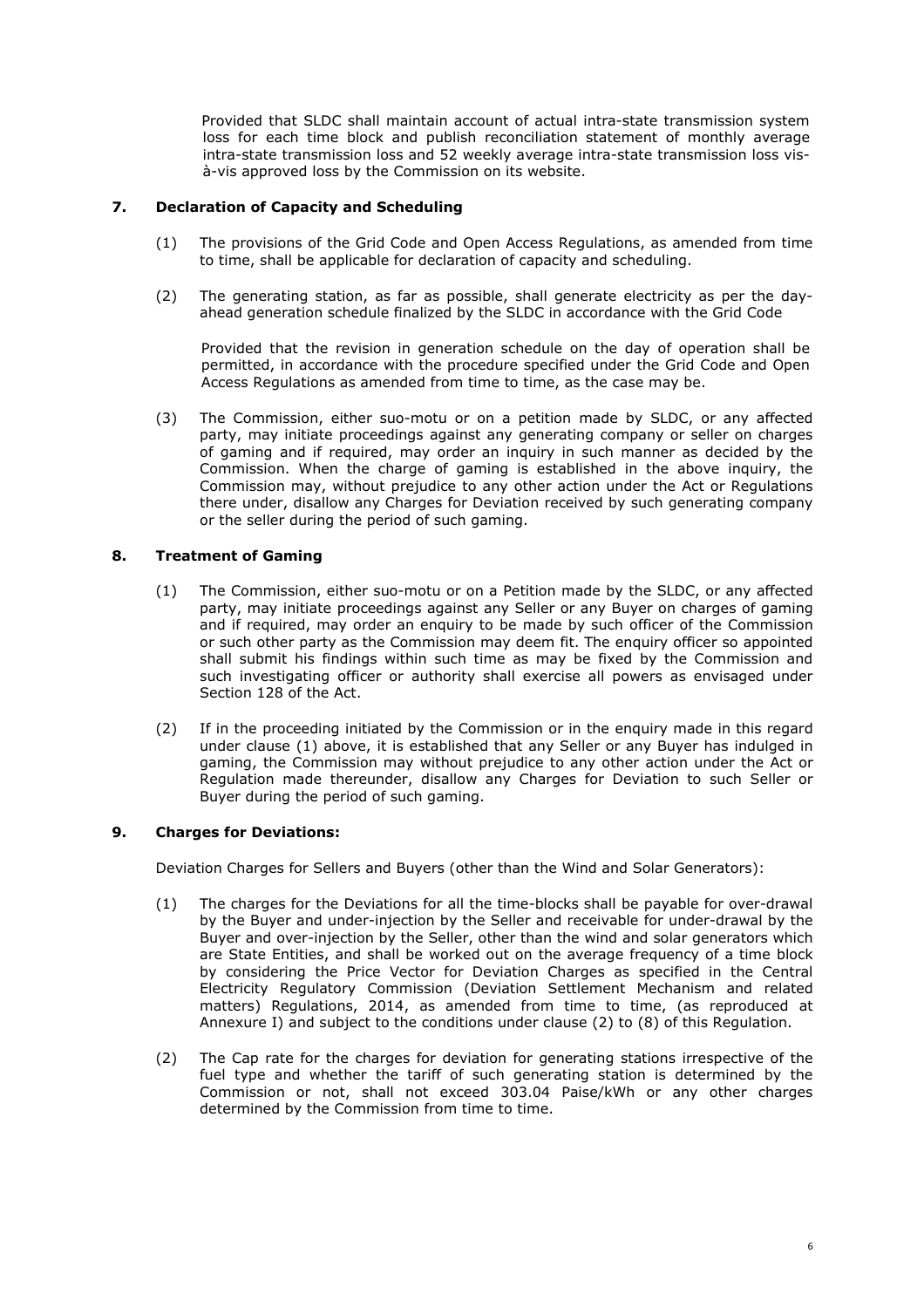- (3) The charges for the Deviation for the under-drawal by the Buyer in a time block in excess of 12% of the schedule or<sup>1</sup>[X]MW, whichever is less, shall be zero; wherein limit of [X]MW shall be determined as per methodology specified under clause (B) of Regulation 10 of these Regulations.
- (4) The charges for the deviation for the over-injection by the Seller in a time block in excess of 12% of the schedule or [10] MW, whichever is less, shall be zero, except in case of injection of infirm power, which shall be governed by clause (8) of this Regulation.
- (5) The Charges for Deviation shall be zero at grid frequency of 50.05 Hz and above.
- (6) The Charges for Deviation corresponding to grid frequency interval of 'below 50.01 Hz and not below 50.0 Hz' shall be daily average Area Clearing Price discovered in the Day-Ahead Market (DAM) segment of Power Exchange. The daily simple average ACP of the Power Exchange having a market share of 80% or more in energy terms on a daily basis shall be used for linking to the DSM price. If no single Power Exchange is having a market share of 80% or more, the weighted average of the daily simple average ACP shall be considered.
- (7) The linkage of Deviation Charges to frequency may be reviewed by the State Commission as and when revised by Central Commission keeping in view the changing power market conditions and shall be re-notified accordingly.
- (8) The infirm power injected into the grid by a generating unit of a generating station during the testing, prior to COD of the unit shall be paid at Charges for Deviation for infirm power injected into the grid, consequent to testing, for a period not exceeding 6 months or the extended time allowed by the Commission, subject to ceiling of Cap rates corresponding to the main fuel used for such injection as specified below:

| Domestic coal/ Lignite/ Rs. 1.78/kWh sent out<br>Hydro |                                                                                                                                                                                  |
|--------------------------------------------------------|----------------------------------------------------------------------------------------------------------------------------------------------------------------------------------|
| APM gas as fuel                                        | Rs. 2.82/kWh sent out up to the date of revision of<br>price of APM gas by the Government of India and<br>thereafter, at the rate to be notified by the Commission<br>separately |
| <b>Imported Coal</b>                                   | Rs. 3.03/kWh sent out                                                                                                                                                            |
| <b>RLNG</b>                                            | Rs.8.00/kWh sent out                                                                                                                                                             |

# **10. Limits on Deviation volume and consequences of crossing limits**

A. The over-drawal or under-drawal of electricity by any Buyer during a time block shall not exceed 12% of its scheduled drawal or [X] MW, the limit arrived as per clause (B) of this Regulation, whichever is lower, when grid frequency is between range of "49.85 Hz and above to below 50.05 Hz".

Provided that no overdrawl of electricity by any Buyer shall be permissible when grid frequency is "below 49.85 Hz" and no under-drawl of electricity by any Buyer shall be permissible when grid frequency is "50.05 Hz and above".

- B. The Volume Limit of [X] MW for distribution licensee(s) and Buyers shall be determined as under:
	- i. Minimum of (12% of schedule, (Peak Demand of Distribution Licensee or Buyer / ÂNCPD)x State Volume Limit)

Where NCPD (Non-Coincident Peak Demand) represents the sum of Peak Demand of Distribution Licensee(s) and Buyer(s).

<sup>&</sup>lt;sup>1</sup>Volume Cap for Buyer may vary with profile mix and no. of pool entities (Buyers) in the state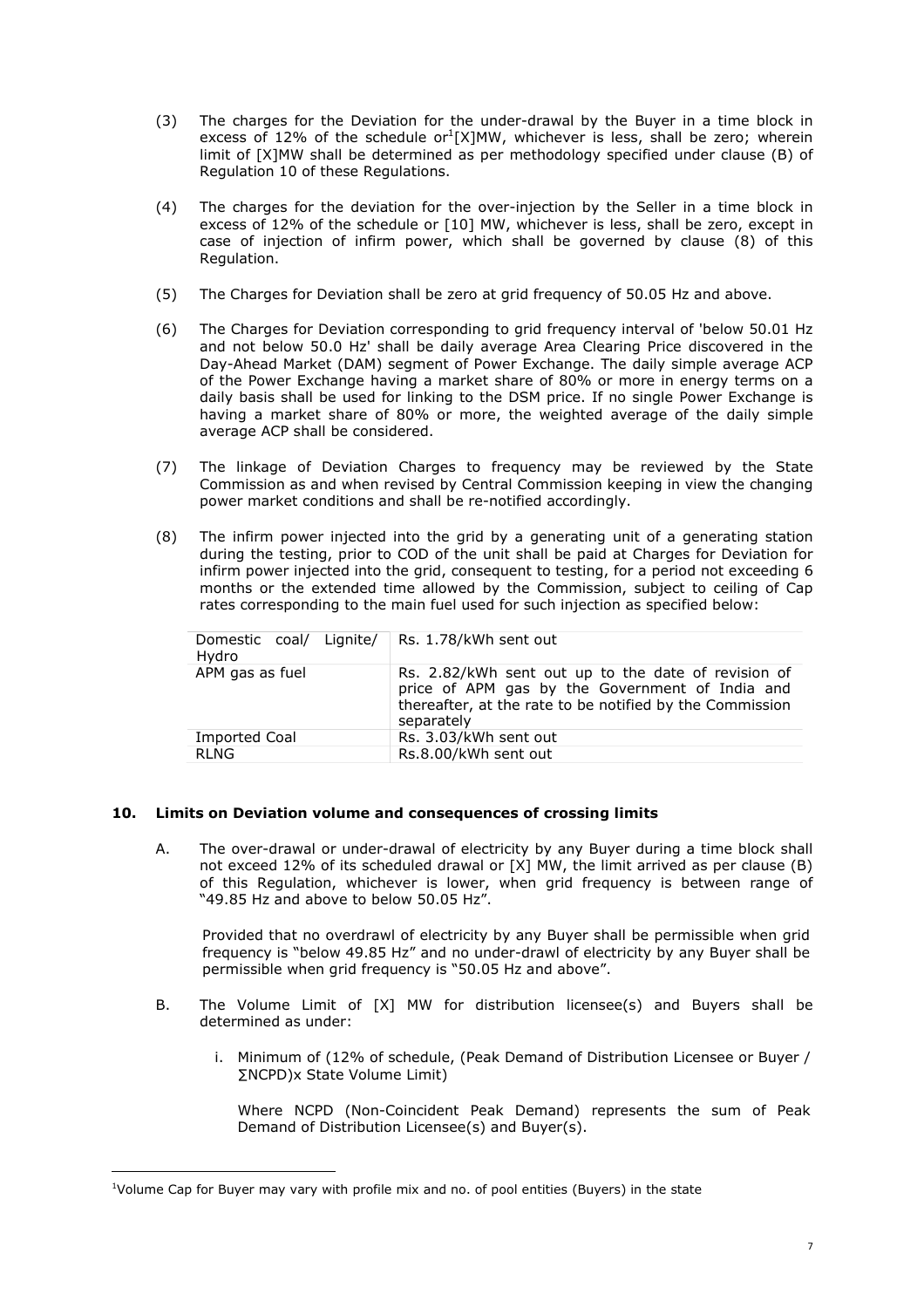Where Peak Demand of the Distribution Licensee(s) and Buyer(s) shall be recorded Peak Demand in the previous Financial Year or Projected Peak Demand of Distribution Licensee(s) or Buyer(s) in ensuing Financial Year, whichever is higher;

- ii. Volume Limit for the Distribution Licensee or Buyer determined as per above formula shall be rounded off to nearest integer value.
- iii. State Volume Limit shall be linked to Volume Limit (L) applicable to the State as per CERC (Deviation Settlement Mechanism and related matters) Regulations,2014 and its amendments thereof;

Provided that no over-drawal of electricity by any buyer shall be permissible when grid frequency is "below 49.85 Hz" and no under-drawal of electricity by any buyer shall be permissible when grid frequency is "50.05 Hz and above".

- C. The under-injection or over-injection of electricity by Seller shall not exceed following when grid frequency is  $"49.85$  Hz or above and below 50.05 Hz":
	- i. 12% of the scheduled injection or [10] MW, whichever is lower for a Seller;

Provided that in case schedule of a Seller, in a time block, is less than or equal to [40] MW, under-injection / over-injection in a time-block shall not exceed [5] MW, when grid frequency is "49.85 Hz or above and below 50.05 Hz".

Provided further that no under-injection of electricity by a Seller shall be permissible when the grid frequency is "below 49.85 Hz" and no over-injection of electricity by a Seller shall be permissible when the grid frequency is "50.05 Hz and above.

- D. In addition to Charges for Deviation as stipulated under Regulation 9 of these Regulations, Additional Charge for Deviation shall be applicable for over-drawal as well as under-injection of electricity for each time block in excess of the volume limit specified in clause (B) of this Regulation when average grid frequency of the time block is "49.85 Hz and above" at the rates specified in the table under Annexure-II in accordance with the methodology specified in clause (G) & (H) of this Regulation:
- E. In addition to Charges for Deviation as stipulated under Regulation 9 of these Regulations, Additional Charge for Deviation shall be applicable for overinjection/under-drawal of electricity for each time block by a Seller or Buyer, as the case may be; when grid frequency is "50.05 Hz and above" at the rates equivalent to charges of deviation corresponding to the grid frequency of "below 50.01 Hz but not below 50.0 Hz" or cap rate for deviation of 303.04 Paisa/kWh, whichever is lower.
- F. In addition to Charges for Deviation as stipulated under Regulation 9 of these Regulations, Additional Charge for Deviation shall be applicable for over-drawal or under-injection of electricity when grid frequency is "below 49.85 Hz" in accordance with the methodology specified in clause (I) of this Regulation and the same shall be equivalent to 100% of the Charge for Deviation as stipulated under Deviation Price Vector at Schedule-I [800 Paise/kWh] corresponding to the grid frequency of "below 49.85 Hz".

Provided that Additional Charge for Deviation for under-injection of electricity by a Seller, during the time-block when grid frequency is "below 49.85 Hz", by any generating station irrespective of the fuel type and whether the tariff of such generating station has been determined by the Commission or not shall be equivalent to 100% of the Cap Rate for Deviations of 303.04 Paise/kWh.

G. The Additional Charge for Deviation for over-drawal and under-injection of electricity for each time block in excess of the volume limit specified in clause (B) and (C) of this Regulations when grid frequency is "49.85 Hz and above" shall be as specified by the Commission as a percentage of the charges for the Deviation corresponding to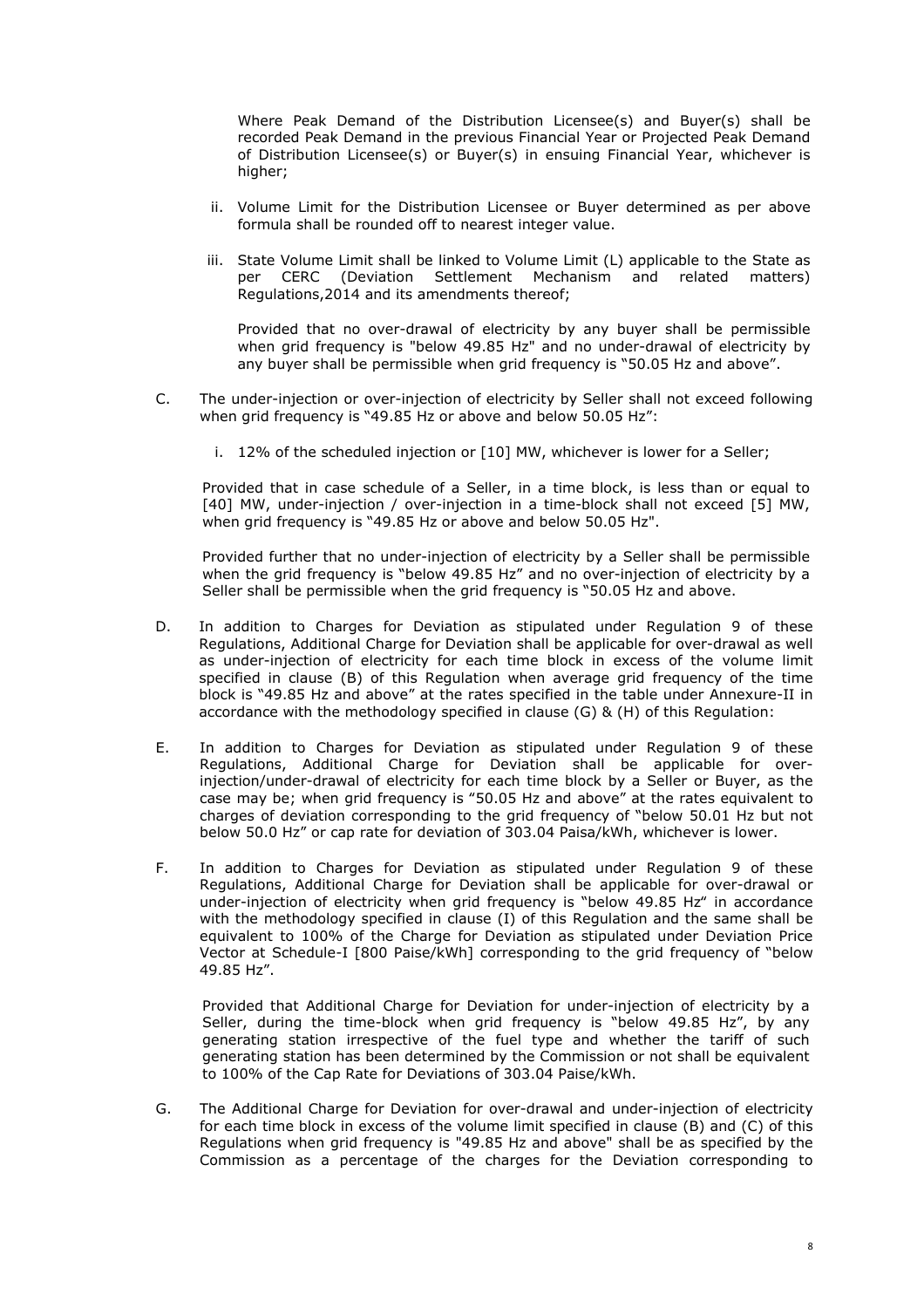average grid frequency of the time block with due consideration to the behaviour of the Buyers and Sellers towards grid discipline:

Provided that the Commission may specify different rates for additional Charges for Deviation for over-drawals and under-injections depending upon different % deviation from the schedule in excess of the volume limit specified in clause (B) and (C) of this Regulation.

- H. The Additional Charge for Deviation for under-injection of electricity during the timeblock in excess of the volume limit specified in clause (3) of this Regulation when grid frequency is "49.85 Hz and above", by the generating stations irrespective of the fuel type and whether the tariff is determined by the Commission or not shall be as specified by the Commission as a percentage of the Cap Rate or the Charges for Deviation corresponding to the grid frequency of the time block, or both with due consideration to the behaviour of the generating stations regulated by Commission towards grid discipline:
	- I. The Additional Charge for Deviation for over-drawals and under-injection of electricity for each time block when grid frequency is "below 49.85 Hz" shall be as specified by the Commission as a percentage of the charges for the Deviation corresponding to average grid frequency of the time block with due consideration to the behaviour of the Buyers and Sellers towards grid discipline.

Provided that the Commission may specify different rates for Additional Charges for Deviation for over-drawls and under-injections and for different ranges of frequencies "below 49.85 Hz".

- J. Any drawal of power by a generating station prior to COD of a unit for the start-up activities shall be exempted from the levy of additional Charges of Deviation.
- K. In the event of sustained deviation from schedule in one direction (positive or negative) by any state entity, such State Entity (Buyer or Seller) shall correct its position at least once, after every 6-time blocks. If the sustained deviation from schedule continues in one direction (positive or negative) for 6 time blocks, the State Entity (buyer or seller), shall correct its position, by making the sign of its deviation from schedule changed or by remaining in the range of  $\pm$  20% of the installed capacity of the seller or +/- 10 MW with reference to its schedule, whichever is lower, at least once, latest by 7<sup>th</sup> time block, such range being a subset of the volume limit as specified under Regulation 10 of these Regulations.

Provided that violation of the requirement shall attract an additional charge as specified in the table below:

| No. of violations in a Day      | <b>Additional Charge Payable</b>                                                                 |
|---------------------------------|--------------------------------------------------------------------------------------------------|
| From first to fifth violation   | For each violation, an additional charge @ 3% of<br>daily base DSM charge payable or receivable  |
| From sixth to tenth violation   | For each violation, an additional charge @ 5% of<br>daily base DSM charge payable or receivable  |
| From eleventh violation onwards | For each violation, an additional charge @ 10%<br>of daily base DSM charge payable or receivable |

Provided further that counting of number of sign change violations shall start afresh at 00.00 Hrs. for each day.

Provided also that the Commission may adopt a different methodology or change the allowed time blocks for sign change as required from time to time.

Provided also that payment of additional charges for failure to sign change requirement as specified above shall not be applicable to: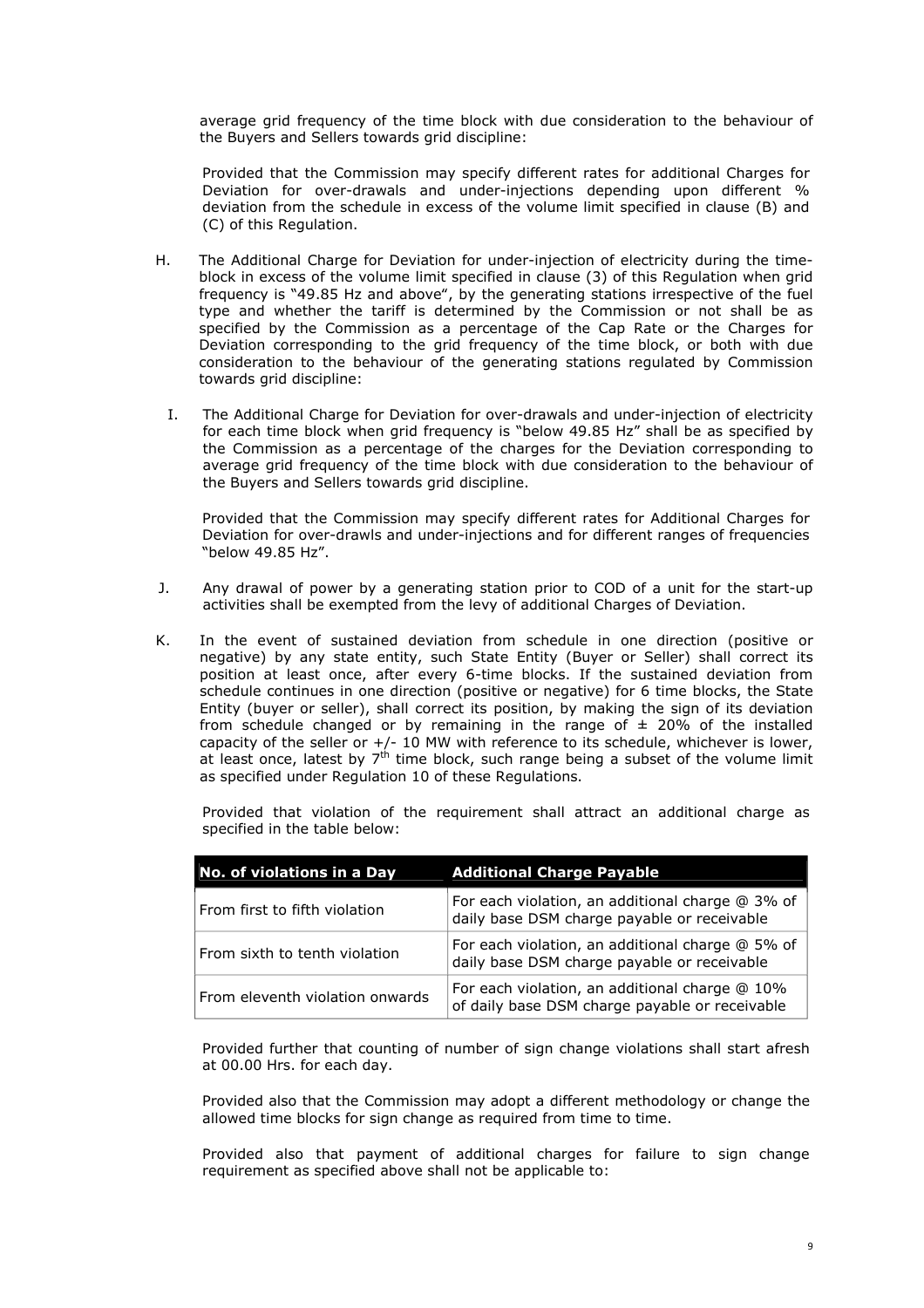- i. renewable energy generators which are state entities
- ii. run of river projects without pondage
- iii. any infirm injection of power by a generating station prior to CoD of a unit during testing and commissioning activities,.
- iv. any drawal of power by a generating station for the start-up activities of a unit.
- v. any inter-regional deviations.
- vi. forced outage of a generating station in case of collective transactions on Power Exchanges.

To illustrate, A state entity having a sustained deviation from time blocks t1 to t7, shall correct its position either by changing the sign of its deviation (from positive to negative or negative to positive as the case may be) or come back in the range of  $\pm$ 20% of the installed capacity of the seller or  $+/-$  10 MW with reference to its schedule, whichever is lower, latest by the end of time block t7. In case, such sign change does not take place or it fails to come back in the aforesaid range by the end of time block t7, but such correction of position takes place from time block t8 up to time block t12,

then additional charge shall be levied equivalent to one violation. Further, in case, sign change does not take place or it fails to come back in the range as aforesaid latest by the end of t13, but correction in position takes place from time block t14 up to time block t18, then the additional charge shall be levied for two violations and so on.

#### **11. Treatment of Infirm Power and Start Up Power Prior to COD**

- (1) No under-injection of electricity by a Seller shall be permissible when the grid frequency is "below 49.85 Hz" and no over-injection of electricity by a Seller shall be permissible when the grid frequency is "50.05 Hz and above".
- (2) Any infirm injection of power by a generating station prior to the COD of a unit during testing and commissioning activities shall be exempted from the volume limit as and when specified by the Commission for a period not exceeding six (6) months or the extended time allowed by the Commission.
- (3) Any drawal of power by a generating station prior to the COD of a unit for the start-up activities shall be exempted from the volume limit as and when specified by the Commission when the grid frequency is "49.85 Hz and above".
- (4) Any drawal of power by a generating station prior to the COD of a unit for the start-up activities shall be exempted from the levy of Additional Charges for Deviation.

#### **12. Framework for Operationalisation and Monitoring of Deviation Settlement Mechanism.**

- (1) SLDC shall develop and publish on its website Procedures and Methodologies for the computation of Charges for Deviation and Additional Charges for deviation for each State Entity for crossing the volume limits specified for the under-drawal /overinjection and for over-drawal and under-injection respectively.
- (2) Payment of Charges for Deviation under Regulation 9 and the Additional Charges for Deviation under Regulation 10, shall be levied without prejudice to any action that may be considered appropriate by the Commission under Section 142 of the Act for contravention of these regulations.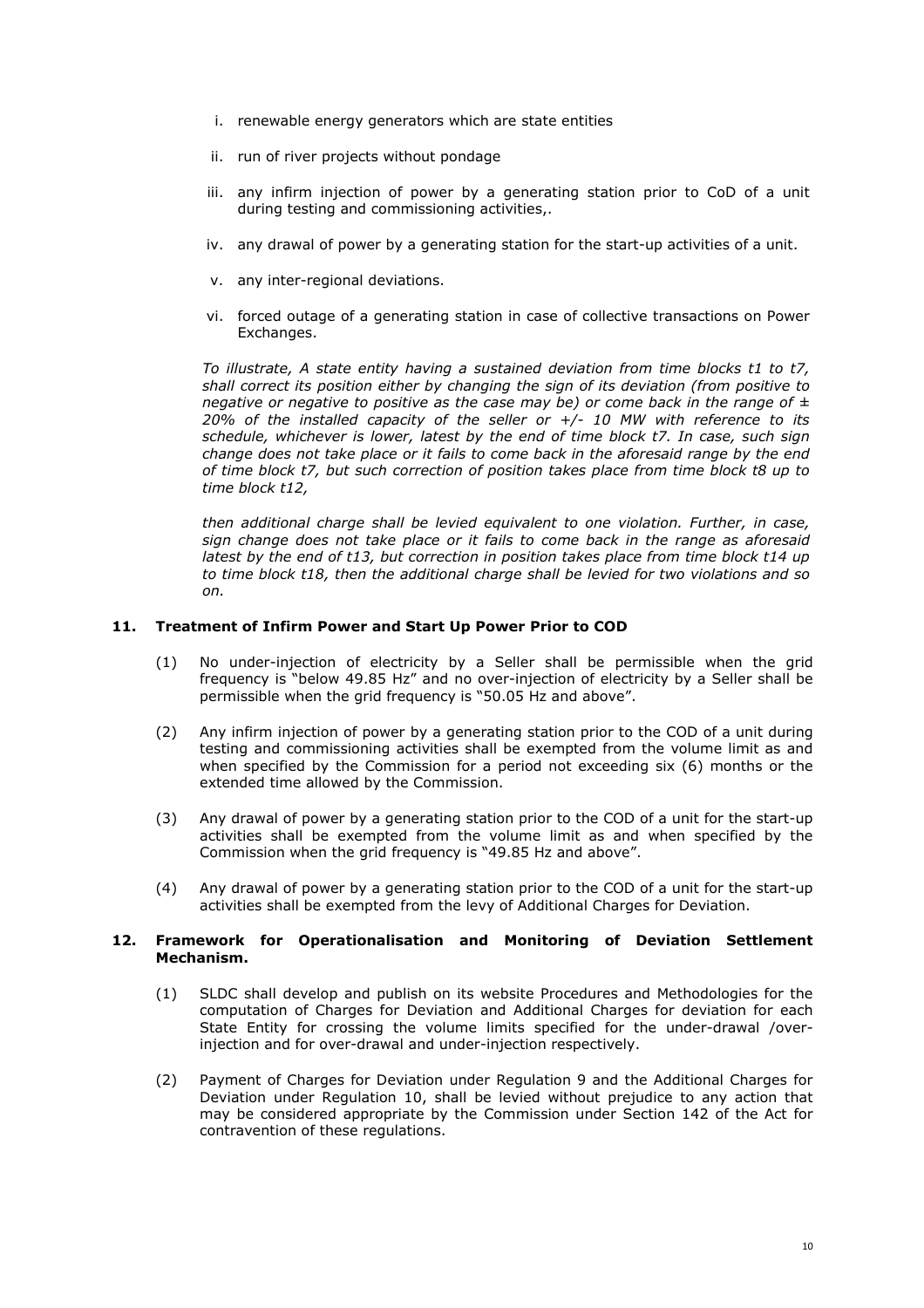- (3) The charges for over-drawal/ under-injection and under-drawal/ over-injection of electricity shall be computed by the SLDC in accordance with the methodology used for preparation of "State Energy Accounts".
- (4) The SLDC shall, on monthly basis, prepare and publish on its website the records of the Deviation Accounts, specifying the quantum of over-drawal/ under-injection and corresponding amount of Charges for Deviation payable/receivable for each buyer and seller for all the time-blocks when grid frequency was "49.85Hz and above" and "below 49.85" Hz separately.

# **13. State Energy Account**

- (1) The SLDC shall prepare statement of State Energy Account for each time block for the Buyers and Sellers on monthly basis. Data required for the billing of partial open access consumers connected to InSTS and all open access consumers connected to distribution system shall be passed on to the billing centre of the distribution licensee by the SLDC. The billing centre of the distribution licensee shall be responsible for energy accounting, raising and settlement of bills with partial open access consumers connected to InSTS and all open access consumers connected to distribution system. Payments of capacity and energy charges by the Buyers to the Sellers shall be as per the provisions in the respective Power Purchase Agreements or Agreement(s) with respect to transactions through power exchange and through Short Term Open Access, as the case may be.
- (2) Energy Account Statement for Deviation Settlement of Partial Open Access Consumers connected to the InSTS and all open access consumers connected to the distribution network shall be in accordance with the provisions of Open Access Regulations and its amendments thereof.
- (3) The SLDC shall be responsible for preparation of weekly Deviation Charges statement to all state entities and billing and collection of Deviation Charges from the state entities in accordance with Regulation 12 of these Regulations.

Provided that Provisional State Energy Account and Statement for Deviation Account Settlement should be available for scrutiny and verification by concerned State Entity for specified time period. The same would be finalised within stipulated time period upon addressing comments/discrepancies (if any) in time bound manner.

Provided further that the State Energy Account and Deviation Account Statements shall be available for third party verification and audit on periodic basis and such third-party verification and audit shall be carried out at least once a year.

(4) A detailed energy accounting procedure shall be prepared by the SLDC within 3 months of notification of these Regulations and shall be submitted to the Commission for approval.

Provided that, SLDC shall undertake stakeholder consultation by uploading the draft procedure on SLDCís website before submission of procedure to the Commission for approval.

# **14. Compliance with the Instructions of SLDC**

Notwithstanding anything specified in these Regulations, the Sellers and the Buyers shall strictly follow the instructions of the SLDC on injection and drawal in the interest of grid security and grid discipline.

# **15. Accounting of Charges for Deviation**

(1) A statement of Charges for Deviations including Additional Charges for Deviation levied under these Regulations shall be prepared by SLDC on weekly basis based on the data provided by SLDC by the Thursday of the week and shall be issued to all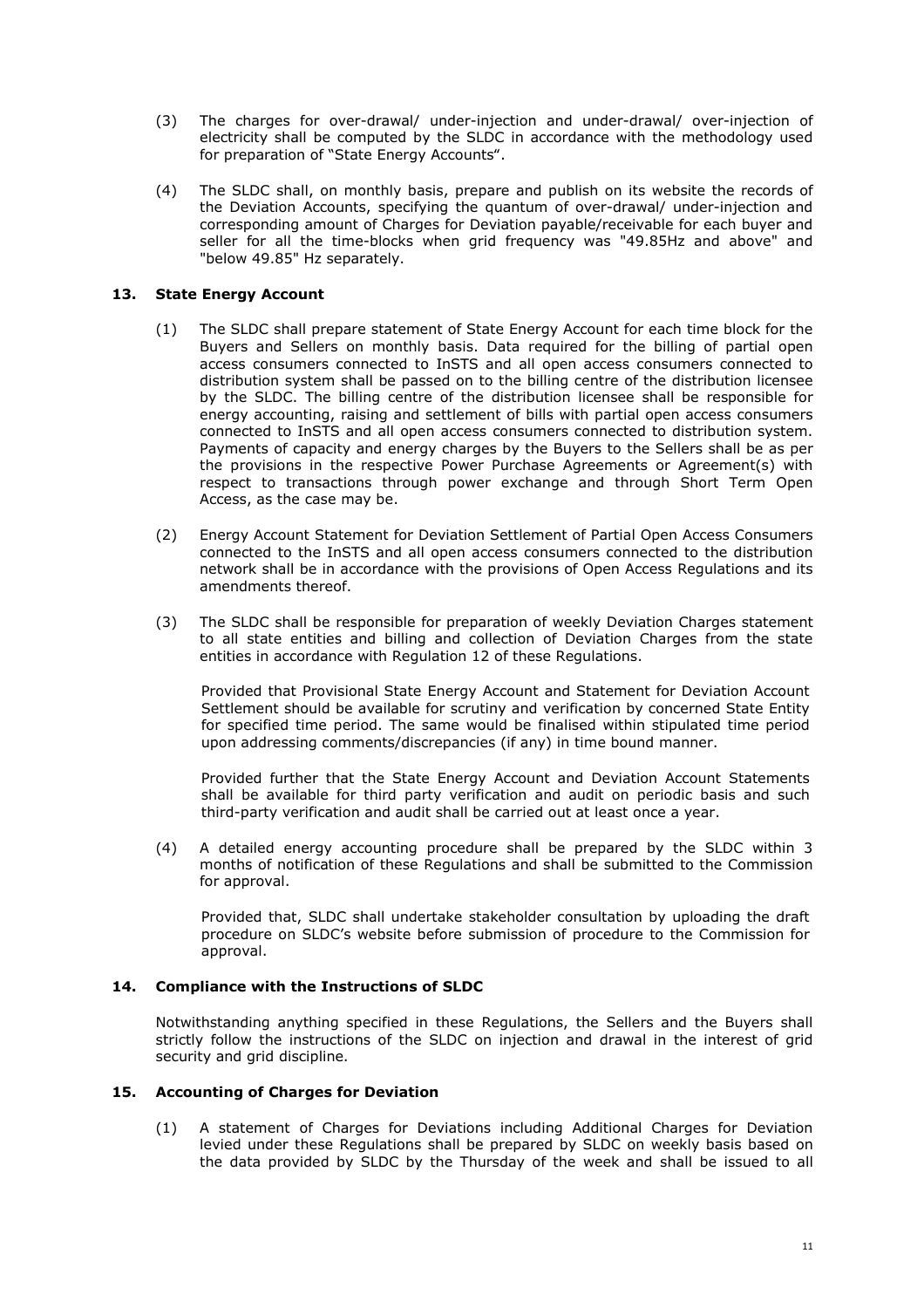constituents by next Tuesday, for seven (7) day period ending on the penultimate Sunday mid-night

(2) All payments on account of Charges for Deviation including Additional Charges for Deviation levied under these Regulations and interest, if any, received for late payment shall be credited to the funds called the "State Deviation Pool Account", which shall be maintained and operated by the concerned SLDC in accordance with provisions of these Regulations

Provided that  $-$ 

- (a) the Commission may by order direct any other entity to operate and maintain the respective "State Deviation Pool Account":
- (b) separate books of accounts shall be maintained for the principal component and interest component of Charges for Deviation and Additional Charges for Deviation by SLDC.
- (c) The State entities shall comply with statutory requirements for payment of applicable statutory levies, including but not limited to Goods and Service Tax (GST), Tax deduction at source (TDS).
- (d) The State entities shall facilitate SLDC in meeting with the reporting requirements of Statutory Authorities, as necessary.
- (3) All payments received in the "State Deviation Pool Account" shall be appropriated in the following sequence:
	- (a) Any cost or expense or other charges incurred on recovery of Charges for deviation.
	- (b) Over dues or penal interest, if applicable.
	- (c) Normal interest.
	- (d) Regional Deviation Pool Account
	- (e) Charges for deviation and additional charges for deviation.
- (4) An amount of surplus funds in the State Deviation Pool Account at the end of the financial year shall be utilised for the purpose of improvements in power system operations, for undertaking such measures and studies for improvement in reliability, security and safety of grid operations, undertaking capacity building and training programs related to system operations and market operations and for such other purposes as may be specified by Commission or for other schemes as may be devised in consultation with NLDC or RLDC, with prior approval of the Commission.

Provided that, the short fall in funds in the State Deviation Pool Account ; if any, at the end of the weekly settlement period shall be recovered by levy of additional charge from the State Entities in proportion to Net Deviation Charges Payable by concerned State Entity for the applicable weekly settlement period through supplementary bills.

Provided further that SLDC shall prepare scheme(s) and shall submit annual plan for utilisation of surplus funds and implement the scheme(s) only upon approval of the Commission.

# **16. Schedule of Payment of Charges for Deviation**

(1) The payment of charges for Deviation shall have a high priority and the concerned constituent shall pay the indicated amounts within ten (10) days of the issue of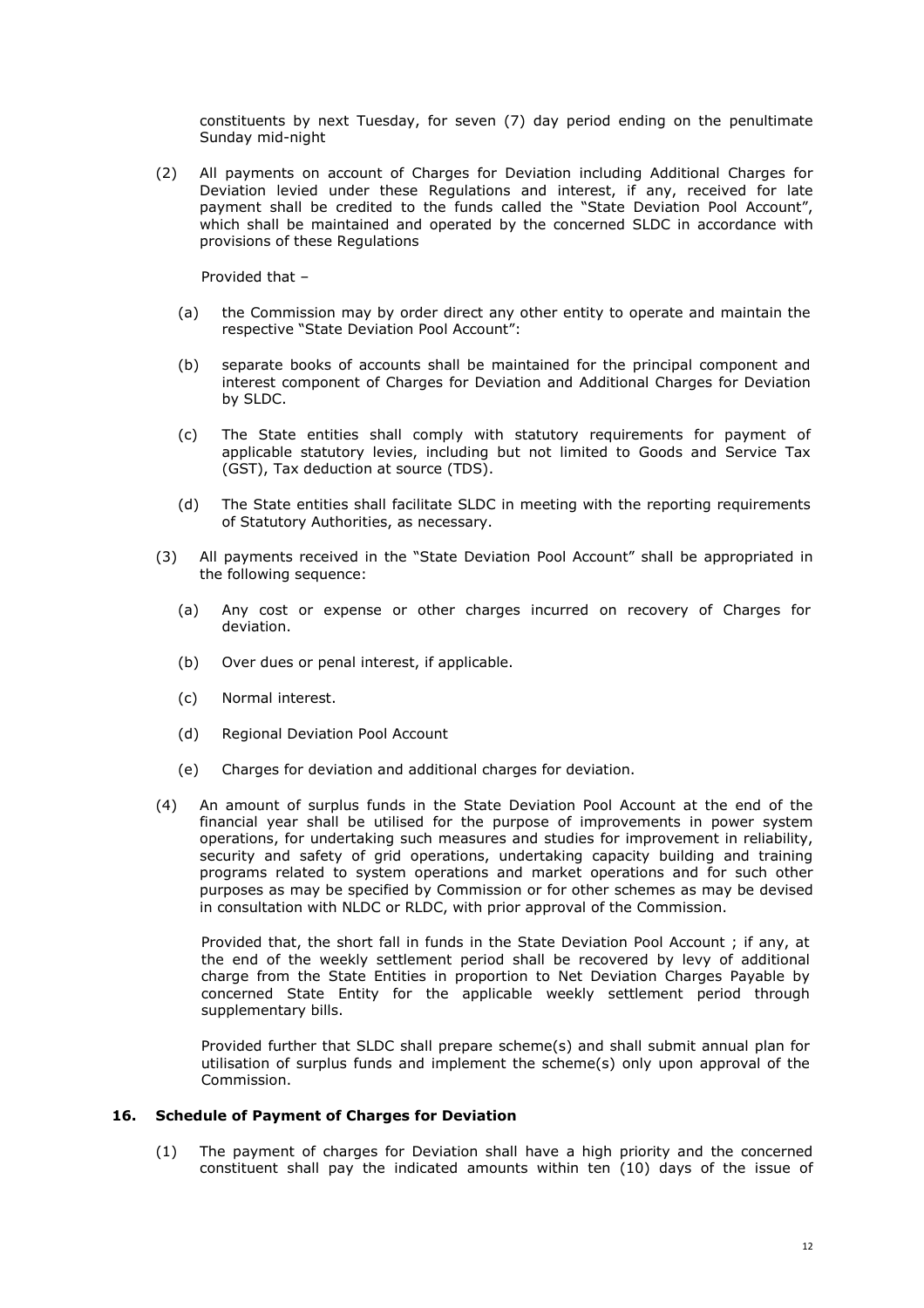statement of Charges for Deviation including Additional Charges for Deviation by SLDC into the "State Deviation Pool Account".

- (2) If payments against the Charges for Deviation including Additional Charges for Deviation are delayed by more than two (2) days, i.e., beyond twelve (12) days from the date of issue of the statement by the SLDC, the defaulting constituent shall have to pay simple interest @ 0.04% for each day of delay.
- (3) All payments to the entities entitled to receive any amount on account of charges for Deviation shall be made within two (2) working days of receipt of the payments in the "State Deviation Pool Account".

Provided that  $-$ 

- (a) in case of delay in the Payment of charges for Deviations into the State Deviation Pool Account and interest there on if any, beyond twelve (12) days from the date of issue of the Statement of Charges for Deviations, the State Entities who have to receive payment for Deviation or interest thereon shall be paid from the balance available in the State Deviation Pool Account. In case the balance available is not sufficient to meet the payment to the State Entities, the payment from the State Deviation Pool Accounts shall be made on pro rata basis from the balance available in the Deviation Pool Account.
- (b) the liability to pay interest for the delay in payments to the "State Deviation Pool Account" shall remain till interest is not paid; irrespective of the fact that constituents who have to receive payments, have been paid from the "State Deviation Pool Account" in part or full.
- (4) All State Entities which had at any time during the previous financial year failed to make payment of Charges for Deviation including Additional Charges for Deviation within the time specified in these Regulations shall be required to open a Letter of Credit (LC) equal to 110% of its average payable weekly liability for Deviations in the previous financial year, in favour of the SLDC within a fortnight from the date these Regulations come into force.

Provided that  $-$ 

- (a) if any State entity fails to make payment of Charges for Deviation including Additional Charges for Deviation by the time specified in these Regulations during the current financial year, it shall be required to open a Letter of Credit equal to 110% of weekly outstanding liability in favour of SLDC within a fortnight from the due date of payment.
- (b) LC amount shall be increased to 110% of the payable weekly liability for Deviation in any week during the year, if it exceeds the previous LC amount by more than 50%.

**Illustration:** If the average payable weekly liability for Deviation of a State entity during [FY 2016-17] is INR2.0 Crore, the State entity shall open LC for INR2.2 Crore in [FY 2017-18]. If the weekly payable liability during any week in [FY 2017- 18] isINR3.5 Crore which is more than 50% of the previous financial yearís average payable weekly liability of INR 3.0 Crore, the concerned State entity shall increase the LC amount to INR3.85 Crore (1.1\*3.50) by adding INR1.65 Crore.

(5) In case of failure to pay into the "State Deviation Pool Account" within the specified time of twelve (12) days from the date of issue of statement of charges for Deviations, the SLDC shall be entitled to encash the LC of the concerned constituent to the extent of the default and the concerned constituent shall recoup the LC amount within three (3) days.

# **17. Governance Structure**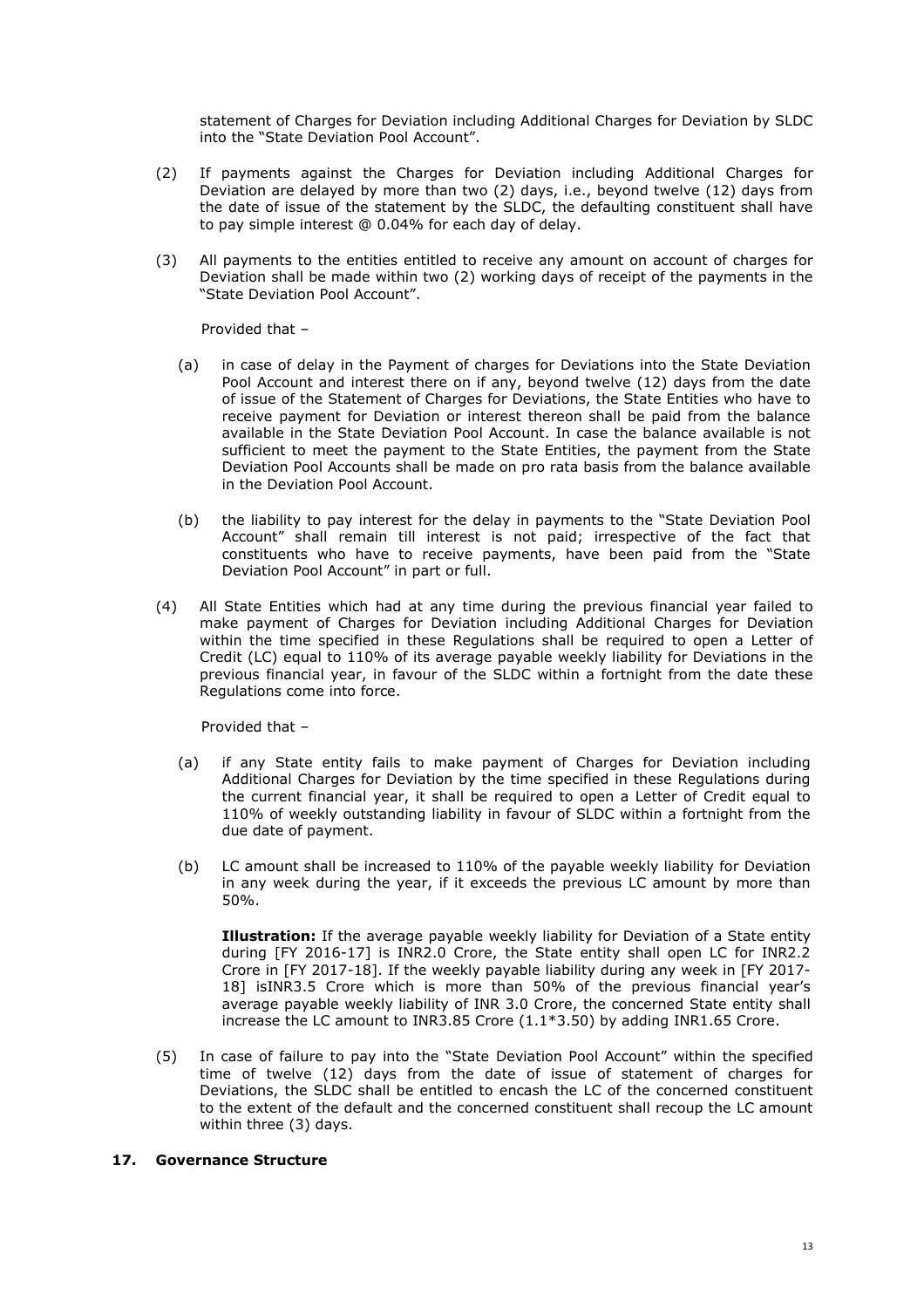- (1) Within three (3) months from date of notification of these Regulations, the SLDC shall formulate Operating Procedures and Business Rules for constitution of State Power Committee, which shall be approved by the Commission.
- (2) The State Power Committee shall:
	- (a) Co-ordinate and facilitate the intra-state energy exchange for ensuring optimal utilisation of resources.
	- (b) Review energy accounting and billing for inter-utility exchange of power
	- (c) Ensure settlement of deviations amongst State Entities in accordance with these Regulations.
	- (d) Monitor compliance of these Regulations by State Entities and submit annual compliance report in the prescribed format within thirty (30) days from close of finance year
	- (e) Guide the SLDC for modification of procedure(s)to address the implementation difficulties, if any.
	- (f) Provide necessary support and advice to the Commission for suitable modifications/issuance of operating procedures, practice directions, and amendment to the provisions of this Regulations, as may be necessary upon due regulatory process.

#### **18. Power to Amend**

The Commission may, at any time, vary, alter, modify or amend any provisions of these Regulations.

# **19. Power to Remove Difficulties**

If any difficulty arises in giving effect to the provisions of these Regulations, the Commission may, by general or specific order, make such provisions not inconsistent with the provisions of the Act, as may appear to be necessary for removing the difficulty.

# **20. Power to Relax**

The Commission may by general or special order, for reasons to be recorded in writing, and after giving an opportunity of hearing to the parties likely to be affected by grant of relaxation, may relax any of the provisions of these Regulations on its own motion or on an application made before it by an interested person.

# **21. Power to issue directions**

If any difficulty arises in giving effect to these Regulations, the Commission may on its own motion or on an application filed by any affected party, issue such directions as may be considered necessary in furtherance of the objective and purpose of these Regulations.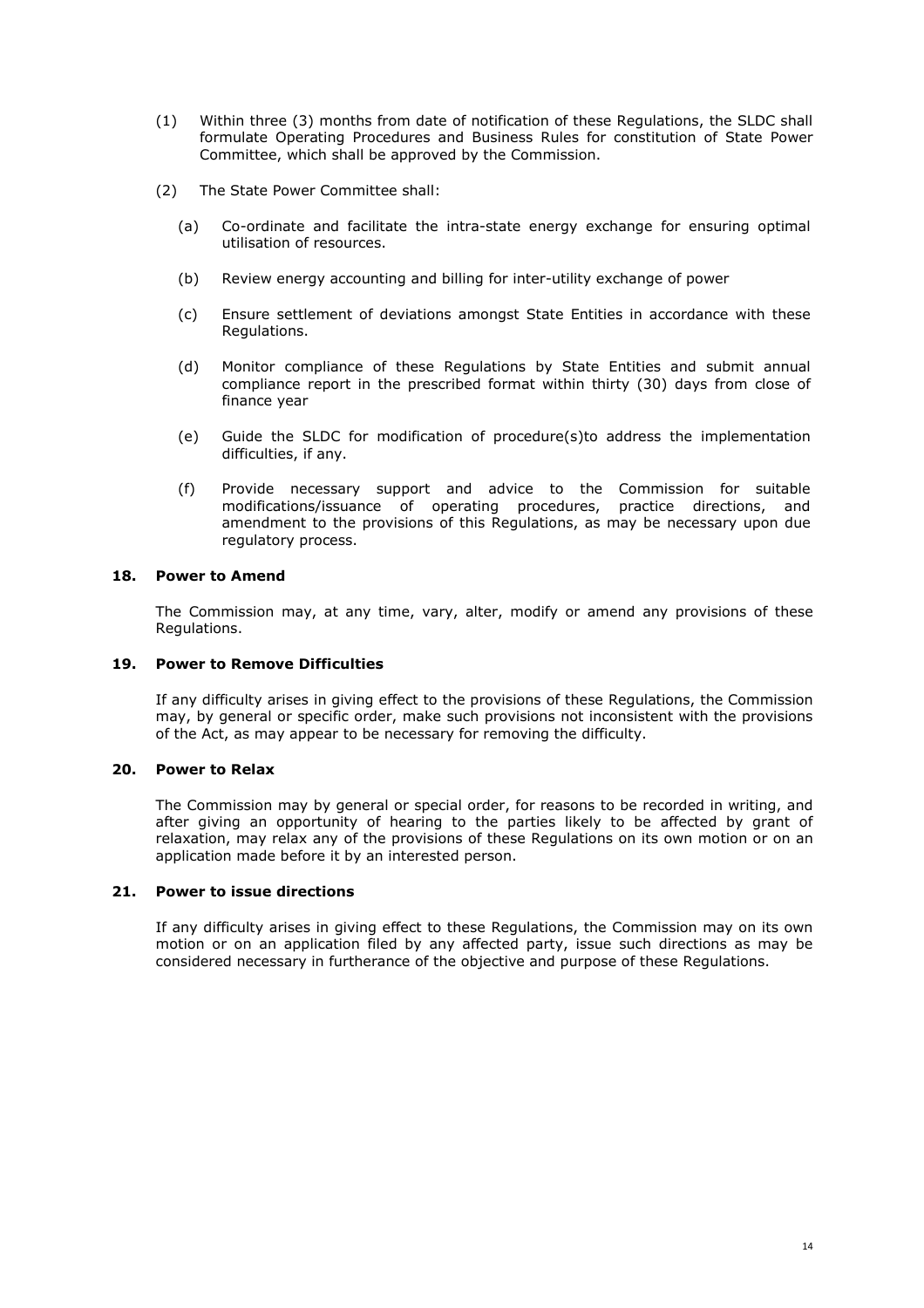# **Annexure I:** Deviation Charges for Sellers, Buyers, and Other Conditions

As specified in the Regulation 9 of these Regulations, the Charges for Deviation for all the timeblocks shall be payable for over-drawal by the Buyer and under-injection by the Seller and receivable for under-drawal by the Buyer and over-injection by the Seller, which are State entities, and shall be worked out on the average frequency of a time-block by considering the Price Vector for Deviation Charges as specified in the Central Electricity Regulatory Commission (Deviation Settlement Mechanism and related matters) Regulations, 2014 and its amendments as stipulated in the following table:

| Average Frequency of the time Block<br>(Hz) |                  | <b>Charges for Deviation</b>                                                                               |
|---------------------------------------------|------------------|------------------------------------------------------------------------------------------------------------|
| <b>Below</b>                                | <b>Not Below</b> | Paise/kWh                                                                                                  |
|                                             | 50.05            | 0.00                                                                                                       |
| 50.05                                       | 50.04            |                                                                                                            |
| 50.04                                       | 50.03            | Slope determined by joining the price at Not Below<br>50.05 Hz and identified price at 50.00 Hz, and as    |
| 50.03                                       | 50.02            | detailed in the note below this Regulation                                                                 |
| 50.02                                       | 50.01            |                                                                                                            |
| 50.01                                       | 50.00            | Daily (simple) average Area Clearing Price discovered<br>in the Day Ahead Market segment of power exchange |
| 50.00                                       | 49.99            |                                                                                                            |
| 49.99                                       | 49.98            |                                                                                                            |
| 49.98                                       | 49.97            |                                                                                                            |
| 49.97                                       | 49.96            |                                                                                                            |
| 49.96                                       | 49.95            |                                                                                                            |
| 49.95                                       | 49.94            |                                                                                                            |
| 49.94                                       | 49.93            | Slope determined by joining the price identified at                                                        |
| 49.93                                       | 49.92            | 50.00 Hz and price at below 49.85 Hz, and as detailed<br>in the note below this Regulation                 |
| 49.92                                       | 49.91            |                                                                                                            |
| 49.91                                       | 49.90            |                                                                                                            |
| 49.90                                       | 49.89            |                                                                                                            |
| 49.89                                       | 49.88            |                                                                                                            |
| 49.88                                       | 49.87            |                                                                                                            |
| 49.87                                       | 49.86            |                                                                                                            |
| 49.86                                       | 49.85            |                                                                                                            |
| 49.85                                       |                  | 800.00                                                                                                     |

Note:

- (a) The Deviation Settlement Mechanism (DSM) rate vector will have a dynamic slope determined by joining the identified price points at 50 Hz. (daily simple average ACP), frequency of 49.85 Hz (INR 8 per unit) and 50.05 Hz (zero) on a daily basis.
- (b) The maximum ceiling limit applicable for average Daily ACP discovered in the DAM segment of Power Exchange at 50.00 Hz shall be 800 Paise/kWh.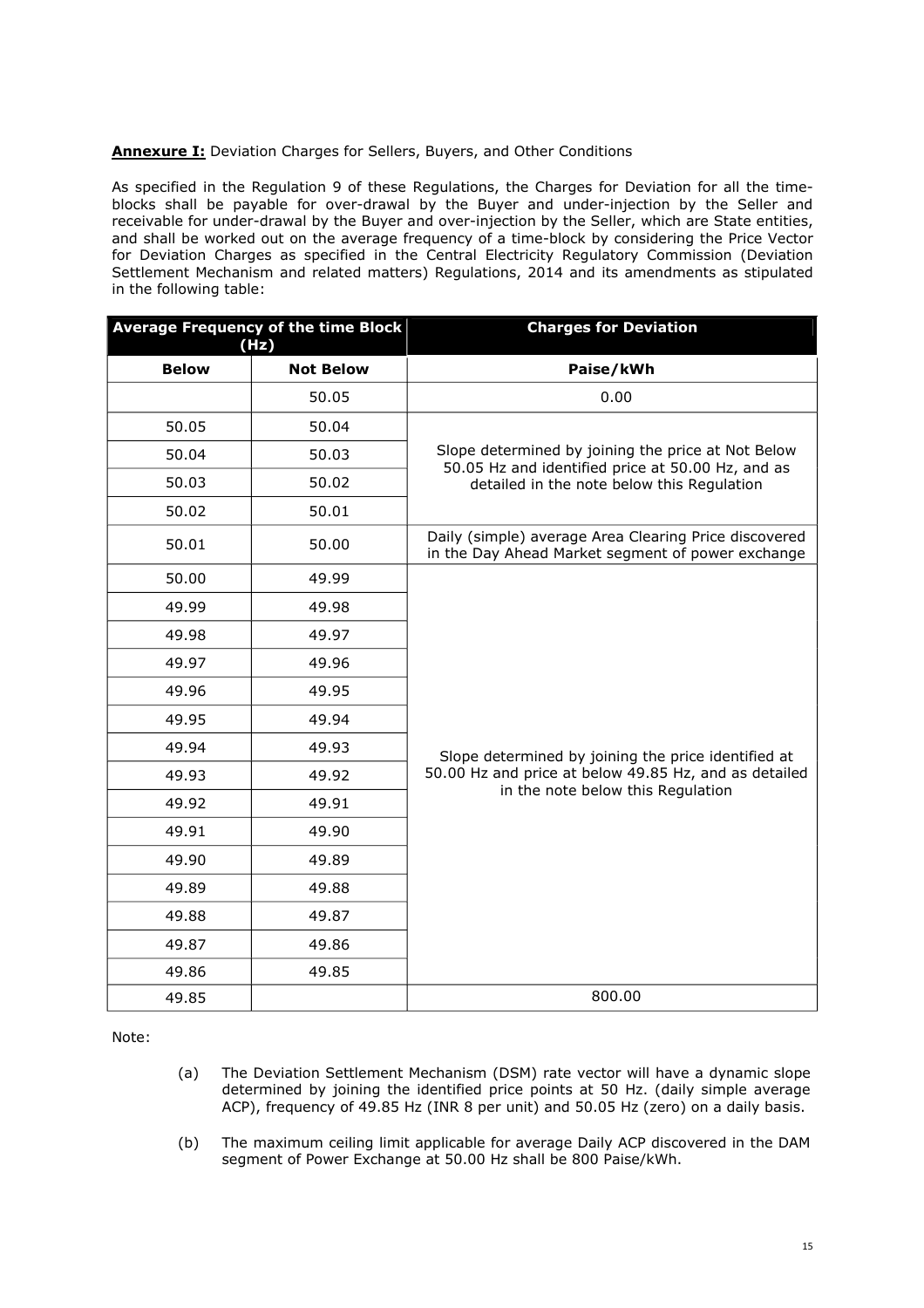- (c) Charges for deviation for each 0.01 Hz step shall be equivalent to the Slope determined by joining the price at 'Not below 50.05 Hz' and 'identified price at 50.00 Hzí in the frequency range of 50.05-50.00 Hz, and to the Slope determined by joining the 'price identified at 50.00 Hz' and price at 'below 49.85 Hz' in frequency range 'below 50 Hz' to 'below 49.85 Hz'.
- (d) The daily simple average ACP of the Power Exchange having a market share of 80% or more in energy terms on a daily basis shall be taken into consideration for linking to the DSM price vector. If no single Power Exchange is having a market share of 80% or more, the weighted average day-ahead price shall be used for linking to the DSM price.
- (e) Daily simple average Area Clearing Prices (ACP) in the day-ahead market (exclusive of any transmission charges and transmission losses) shall be used as the basis for market linked DSM price at 50 Hz.

Provided that based on a review of the above mechanism within one year or in such time period as may be decided by the Commission, if the Commission is satisfied that the market conditions permit, the basis for market linked DSM price shall be substituted, by the time-block-wise ACP in the day ahead market or as and when the real time market is introduced, by the hourly ACP or the ACP of such periodicity as may be considered appropriate by the Commission.

(f) The Cap rate for the charges for deviation for generating stations whose tariff is determined by the Commission and for other generating stations whose tariff is not determined by the Commission shall be equal to its energy charges of main fuel (imported coal) as determined by the Commission for deviations [303.04] Paise/kWh

Provided that no retrospective revision of DSM account shall be allowed even if the energy charges are revised at a later date.

- (g) In case of non-availability of daily simple average ACP due to no-trade on a given day, daily simple average ACP of the last available day shall be considered for determining the DSM charge.
- (h) Deviation price shall be rounded off to nearest two decimal places
- (i) The NLDC shall act as the Nodal Agency to declare the daily DSM rates and shall display all relevant information on its website.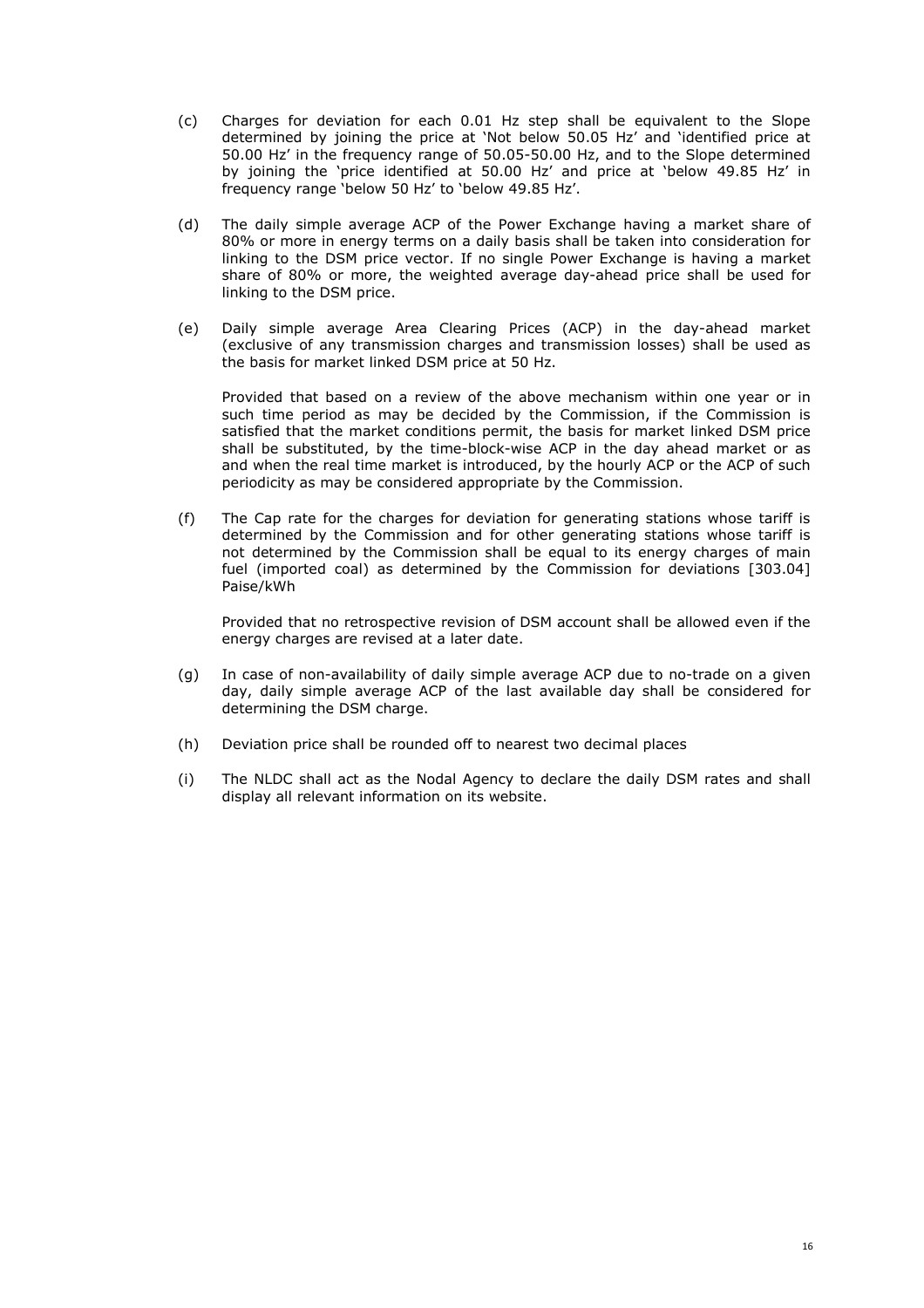# **Annexure-II: Additional Deviation Charge**

# **Table A: Additional Deviation Charges for Buyers**

| (A) When 12% of the Schedule is less than or equal to [X] MW |                                                                                                                  |                                                                                                            |
|--------------------------------------------------------------|------------------------------------------------------------------------------------------------------------------|------------------------------------------------------------------------------------------------------------|
| 1                                                            | For over-drawal of electricity by any<br>Buyer in excess of 12% and up to 15%<br>of the schedule in a time block | Equivalent to 20% of Charge for Deviation<br>corresponding to average grid Frequency of the<br>time-block  |
| 2                                                            | For over-drawal of electricity by any<br>Buyer in excess of 15% and up to 20%<br>of the schedule in a time block | Equivalent to 40% of Charge for Deviation<br>corresponding to average grid Frequency of the<br>time-block  |
| 3                                                            | For over-drawal of electricity by any<br>Buyer in excess of 20% of the schedule<br>in a time block               | Equivalent to 100% of Charge for<br>Deviation corresponding to average grid Frequency<br>of the time-block |
| (B) When 12% of the Schedule is more than [X] MW             |                                                                                                                  |                                                                                                            |
| 1                                                            | For over-drawal of electricity by any<br>Buyer is above X MW and up to $X + [10]$<br>MW in a time block          | Equivalent to 20% of Charge for Deviation<br>corresponding to average grid Frequency of the<br>time-block  |
| 2                                                            | For over-drawal of electricity by any<br>Buyer is above $X + [10]$ MW and up to<br>X+[20] MW in a time block     | Equivalent to 40% of Charge for Deviation<br>corresponding to average grid Frequency of the<br>time-block  |
| 3                                                            | For over-drawal of electricity by any<br>Buyer is above $X + [20]$ MW in a time<br>block                         | Equivalent to 100% of Charge for Deviation<br>corresponding to average grid Frequency of the<br>time-block |

# **Table B: Additional Deviation Charges for Sellers**

| (A) When 12% of the Schedule is less than or equal to 10MW |                                                                                                                          |                                                                                                                                                                                       |
|------------------------------------------------------------|--------------------------------------------------------------------------------------------------------------------------|---------------------------------------------------------------------------------------------------------------------------------------------------------------------------------------|
| $\mathbf{1}$                                               | For under-injection of electricity by<br>any Seller in excess of 12% and up<br>to 15% of the schedule in a time<br>block | Equivalent to 20% of the Cap Rate for<br>Deviations of 303.04 Paise /kWh or Charge for<br>Deviation corresponding to average grid<br>Frequency of the time-block, whichever is less.  |
| $\overline{2}$                                             | For under-injection of electricity by<br>any Seller in excess of 15% and up<br>to 20% of the schedule in a time<br>block | Equivalent to 40% of the Cap Rate for<br>Deviations of 303.04 Paise /kWh or Charge for<br>Deviation corresponding to average grid<br>Frequency of the time-block, whichever is less.  |
| 3                                                          | For under-injection of electricity by<br>any Seller in excess of 20% of the<br>schedule in a time block                  | Equivalent to 100% of the Cap Rate for<br>Deviations of 303.04 Paise /kWh or Charge for<br>Deviation corresponding to average grid Frequency<br>of the time-block, whichever is less. |
| (B) When 12% of the Schedule is more than 10MW             |                                                                                                                          |                                                                                                                                                                                       |
| 1                                                          | For under-injection of electricity by any<br>Seller is above [10] MW and up to [20]<br>MW in a time block                | Equivalent to 20% of the Cap Rate for<br>Deviations of 303.04 Paise /kWh or Charge for<br>Deviation corresponding to average grid Frequency<br>of the time-block, whichever is less.  |
| 2                                                          | For under-injection of electricity by any<br>Seller is above [20] MW and up to [30]<br>MW in a time block                | Equivalent to 40% of the Cap Rate for<br>Deviations of 303.04 Paise /kWh or Charge for<br>Deviation corresponding to average grid Frequency                                           |